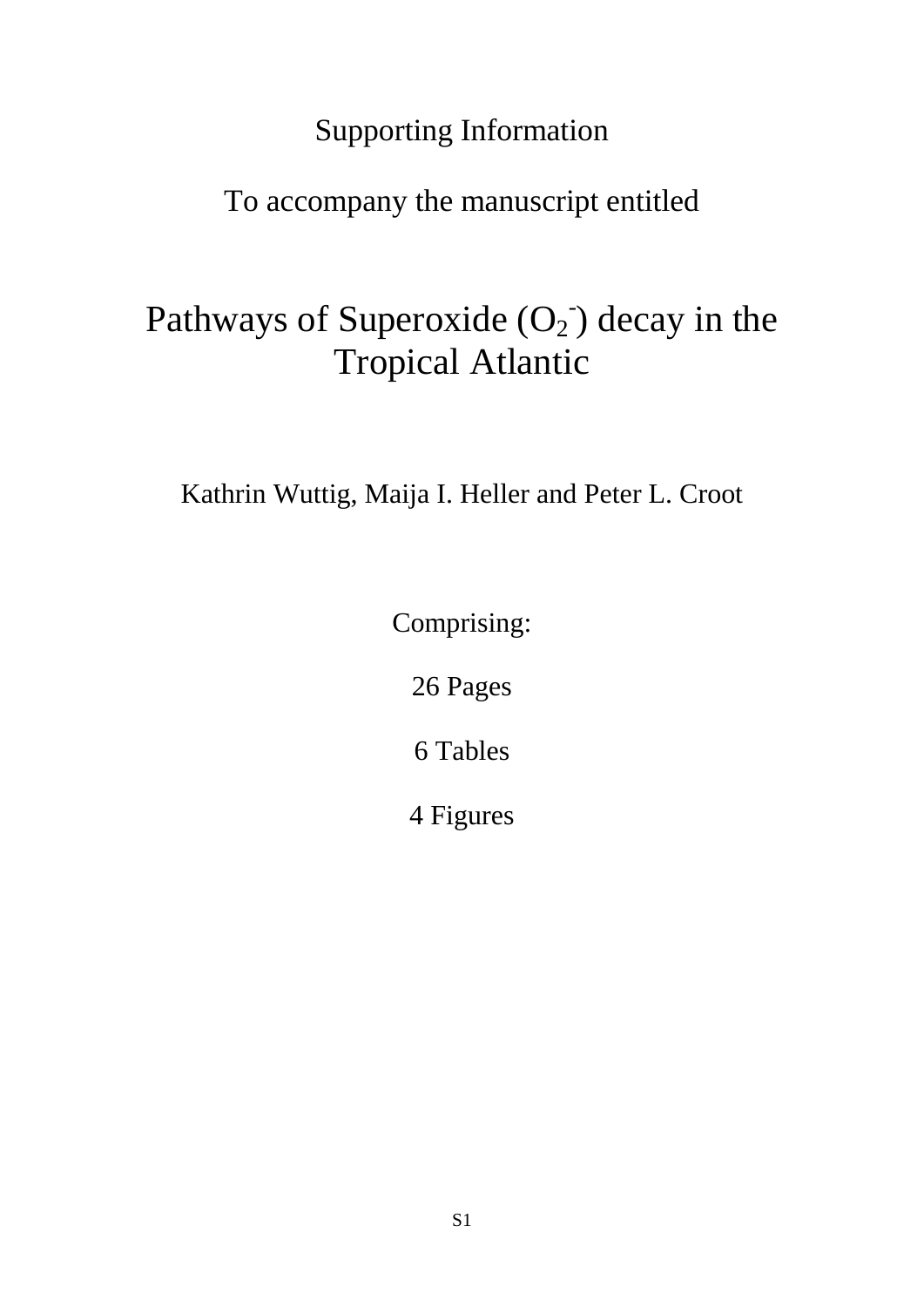### **Supplementary Information:**

**Sampling Stations:** The location of the sampling GoFlo-Stations in the Eastern Tropical North Atlantic (ETNA) used in this study can be found in [Table S1](#page-5-0) and [Figure S1.](#page-20-0) Samples were collected during the Meteor cruise M83/1 (Las Palmas, Gran Canaria, Spain – Mindelo, Cape Verde), from 14 October - 13 November 2010 on board the German research vessel RV Meteor. The cruise was designated as a tracer survey and 6 GoFlo-Stations with two-three casts with 4 GoFlo-bottles each were performed. The first station was located at the Cape Verde Ocean Observatory (former TENATSO, now CVOO) time-series station close to the Cap Verde Island Sao Vicente (17.6°N 24.3°W) (cvoo.geomar.de). The next two stations  $(2 \& 3)$  were occupied on the Mauritanian shelf and 3 stations in the open ocean  $(4-6)$ . The total trace metal concentrations for all stations are shown in [Table S3](#page-7-0) and the data of specific metal decay rates of  $O_2$  in Table S4.

**Water Sampling:** All analytical work at sea was performed in an over-pressurized ISO class 5 clean container, inside of which analysts wore the appropriate clean room apparel, overalls with hood (Tyvek), shoes (Abeba) and plastic gloves (Carl Roth). Seawater samples in this work were obtained from the whole water column using modified Teflon coated PVC General Oceanics (Miami, FL, USA) GoFlo bottles of 8 L in which the original drain cock was replaced by a Teflon stop cock. These bottles were deployed on a Kevlar line from the side of the ship. Immediately upon recovery of the bottles, samples were filtered in-line through 0.2 µm filter cartridges (Sartorious Sartobran filter capsule 5231307H5) by slight  $N_2$ overpressure into acid cleaned 1 L PTFE bottles for  $O_2$  and into LDPE bottles for trace metal analysis (both Nalgene).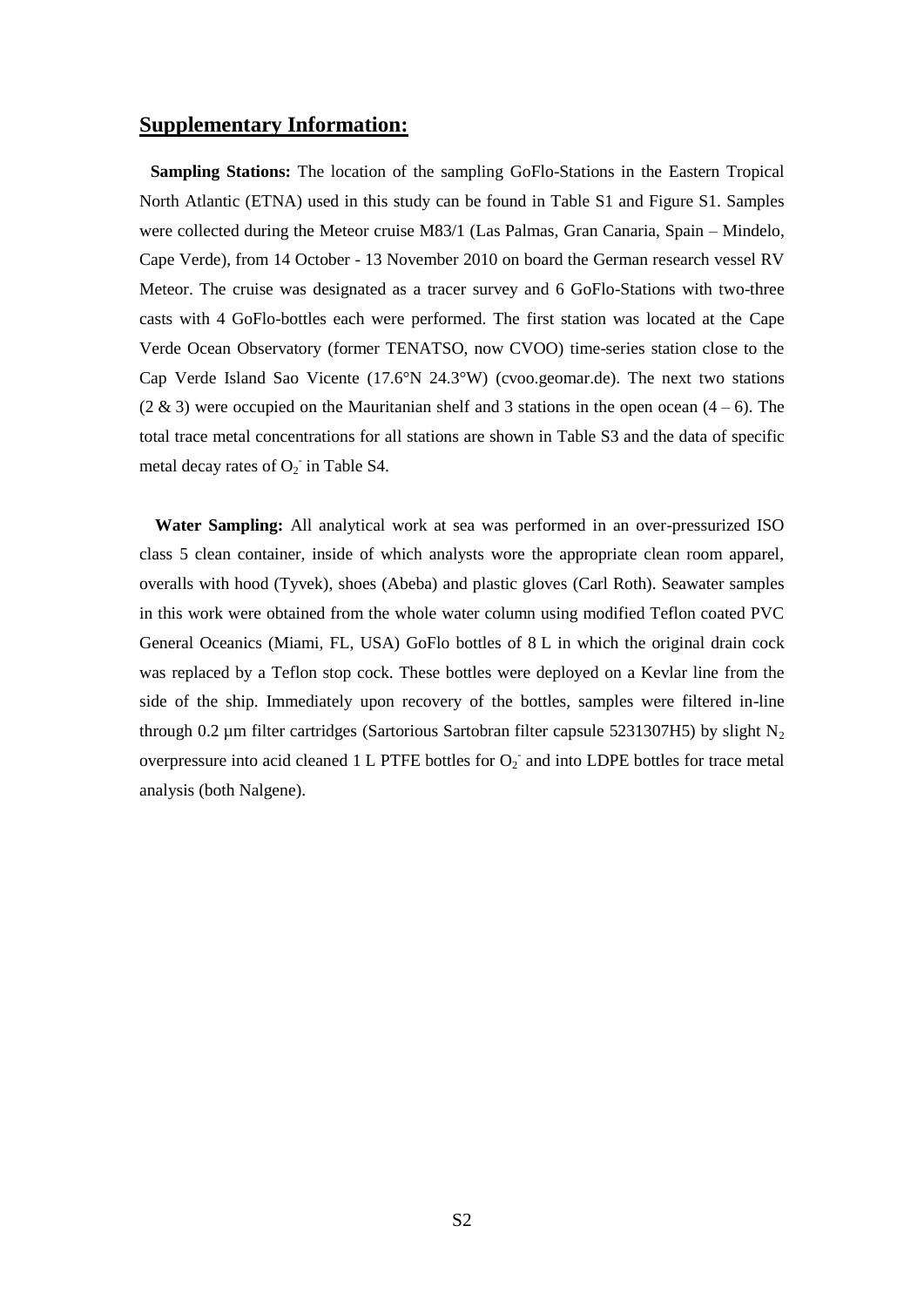#### **Experimental Details**

Ultrapure (UP) water (resistivity > 18.2 M $\Omega$  cm<sup>-1</sup>) for the total dissolved trace metal analysis was obtained in the laboratory in Kiel from a Millipore Synergy 185 system that was feed by an Elix-3 (Millipore) reverse osmosis system connected to the mains supply.

Ultrapure  $HNO<sub>3</sub>$  and HCl were obtained by quartz (hereafter denoted as  $Q-HNO<sub>3</sub>$  and  $Q-HNO<sub>4</sub>$ HCl) sub-boiling distillation from analytical grade acids (Merck) in the laboratory in Kiel. For comparison purposes a commercial source of ultrapure HCl was also used in analysis (J.T. Baker, ULTREX II). Pipettes (Finnpipette) were calibrated frequently and trace metal clean pipette tips (Rainin RT-250 and RT-1000) were used as supplied. An inoLab pH 720 (WTW) was used to determine pH values on the NBS scale.

All plasticware and bottles (low density high polyethylene (LDPE) and Polytetrafluoroethylene (PTFE)) were extensively cleaned according to the GEOTRACES trace metal clean protocols  $<sup>1</sup>$ [.](#page-24-0) In brief this consisted of sequential cleaning in a detergent</sup> solution and then soaking in acids for a period of weeks, followed by rinsing in UP water and drying on a Class 5 laminar flow bench before double bagging in polyethylene re-lockable zipper bags (Minigrip<sup>TM</sup>). All reagents and seawater samples were stored in these cleaned bottles. All the seawater used for  $O_2$  experiments was stored in PTFE bottles and the experiments also performed in these. Samples for dissolved trace metal analysis (filtered through 0.2 µm) were directly acidified with Q-HCl to pH<2, under a class 100-laminar flow bench. Sample processing and analysis steps were performed in laminar flow benches inside a class 100 clean room in Kiel.

**Determination of Mn, Fe, Cu and Ni in seawater.** Dissolved total trace metal (Copper (Cu), Iron (Fe) and Nickel (Ni)) concentrations were determined in the clean laboratory of the GEOMAR in Kiel using the graphite furnace atomic absorption (ETAAS, Perkin-Elmer Model 4100ZL) method after pre-concentration by simultaneous dithiocarbamate-freon extraction from seawater  $(250 - 300 g)^{24}$ [.](#page-24-1) Dissolved Manganese (Mn) was also analysed in the clean laboratory in Kiel by graphite furnace atomic absorption (ETAAS, Perkin-Elmer Model 4100ZL) afte[r](#page-24-2) solvent extraction modified after<sup>5</sup>. The accuracy of the analytical procedures were evaluated by measurement of the SAFe intercomparison consensus samples  $6, 7$  $6, 7$ . Our SAFe data is presented alongside the consensus values below. The precision for replicate analysis was between 3-5 % at the concentrations found in this study. The complete data set for the dissolved total trace metal concentrations are given in Table S3. The accuracy of the method was evaluated by measuring SAFe and GEOTRACES intercalibration samples. Our SAFe data are listed below and close to the average consensus $\delta$ [.](#page-24-5) The precision for replicate analysis was between 3 - 5% at the concentrations found in this study. The procedural (analytical) blank was  $0.041 \pm 0.024(\sigma_{bl})$  nmol L<sup>-1</sup> (Fe) and <1 pmol L<sup>-1</sup> (Cu).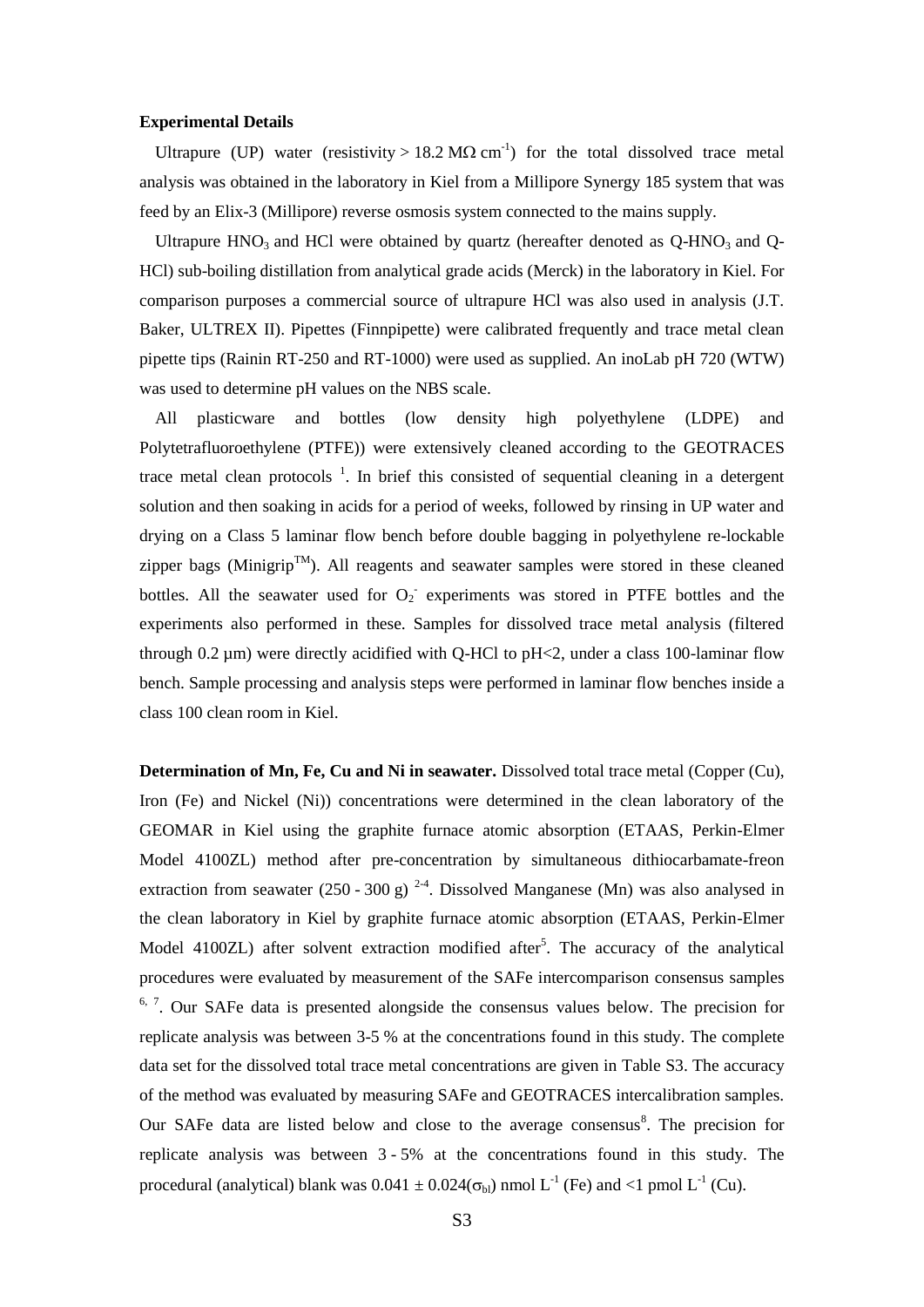| dissolved<br>trace metal | <b>SAFe</b><br>Reference<br>Sample | Our data<br>(nmol $L^{-1}$ ) <sup>(a)</sup> | Consensus values<br>(nmol $L^{-1}$ ) <sup>(b)</sup> |
|--------------------------|------------------------------------|---------------------------------------------|-----------------------------------------------------|
| Cu                       | S                                  | $0.40 \pm 0.03$                             | $0.52 \pm 0.05$                                     |
|                          | D2                                 | $2.22 \pm 0.23$                             | $2.28 \pm 0.15$                                     |
| Fe                       | S                                  | $0.112 \pm 0.013$                           | $0.093 \pm 0.008$                                   |
|                          | D2                                 | $0.95 \pm 0.28$                             | $0.933 \pm 0.023$                                   |
| Mn                       | D2                                 | $0.42 \pm 0.05$                             | $0.35 \pm 0.06$                                     |
| Ni                       | S                                  | $1.74 \pm 0.14$                             | $2.2 \pm 0.09$                                      |
|                          | D2                                 | $8.44 \pm 0.04$                             | $8.63 \pm 0.26$                                     |

(a) The errors presented with our data in this table correspond to the standard deviation as 95 % confidential interval. Our data  $(n = 4)$  was measured between January 2009 and March 2013.

(b) Note that in contrast to our data the errors presented with the consensus values in this table correspond to only 1 standard deviation  $(1 σ)$ .

**Calibration of the initial superoxide concentration**. In the present work we routinely measured the absorbance of the standard solution of  $KO<sub>2</sub>$  using UV spectrophotometry with either a 1 m LWCC-2100 (100 cm) pathlength liquid waveguide cell (World Precision Instruments, Sarasota, FL, USA) and an Ocean Optics USB4000 UV-VIS spectrophotometer in combination with an Ocean Optics DT-MINI-2-GS light source. Concentrations of  $H_2O_2$ and O<sub>2</sub> were determined by determining the least squares solution to the measured absorbance, at multiple wavelengths, by using published molar extinction coefficients for  $H_2O_2^{-9, 10}$  $H_2O_2^{-9, 10}$  $H_2O_2^{-9, 10}$  $H_2O_2^{-9, 10}$  and  $O_2^{-11}$  $O_2^{-11}$  $O_2^{-11}$ . Mean initial concentrations in the primary KO<sub>2</sub> solution assessed in this way during this work (a lower strength  $KO<sub>2</sub>$  solution was used than previously) were 180  $\pm$  10 µM for H<sub>2</sub>O<sub>2</sub> and 18  $\pm$  2 µM O<sub>2</sub>. No DTPA or other complexing agents were added to our  $KO_2$  primary solution.  $H_2O_2$  in the final seawater solutions was also assessed on occasion by a chemiluminescence flow injection method [described](#page-24-9) previously<sup>[12](#page-24-10)</sup> and the results agreed well with the concentrations determined by direct spectrophotometry. For more information on specific calibration issues for  $O_2$  the reader is referred to our earlier work <sup>[13](#page-24-11)</sup>.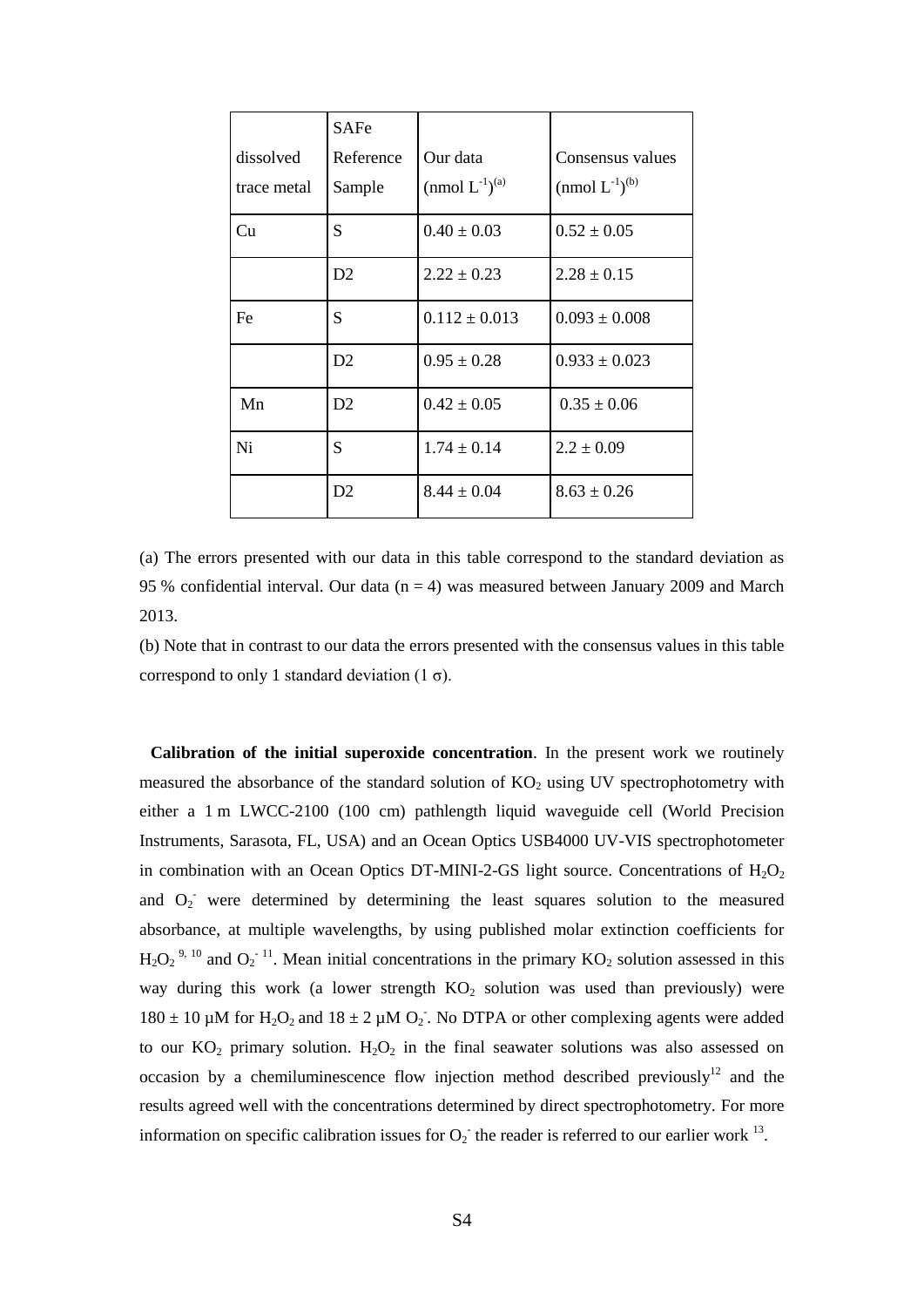**Overview of the FeLume chemiluminescence system.** This system comprises a light tight box equipped with a Plexiglas spiral flow cell mounted below a photon counter (Hamamatsu HC-135-01) linked to a laptop computer via a Bluetooth connection controlled through a purpose built Labview<sup>TM</sup> (National Instruments) virtual instrument. For  $O_2$  determination we ran the sample and the MCLA reagent directly into the flow cell using a peristaltic pump  $(Rainin<sup>TM</sup>$ , operating at 16.00 rpm,) with the sample line being pulled through the flow cell as this leads to the smallest amount of dead time in the system (typically  $2 - 3$  s). The overall flow rate through the cell was 8.25 mL min<sup>-1</sup>, comprising 5.0 mL min<sup>-1</sup> from the MCLA and 3.25 mL min<sup>-1</sup> from the sample. The transit time through the optical cell (300  $\mu$ L) was therefore 2.18 s.

**Calculation of rate data for superoxide.** The raw chemiluminescence signal for the reaction between MCLA and  $O_2$  recorded by the computer was processed using a specially designed Labview<sup>TM</sup> VI constructed for this purpose using standard kinetic fitting procedures to determine both the 1<sup>st</sup> ( $k_{obs}$ ) and 2<sup>nd</sup> order ( $k_2$ ) rates simultaneously. The photon counter has a base counting period of 10 ms, for the present work we used average counts of an integration time of 200 ms. Dark background counts for this detector were typically  $60 - 120$  counts s<sup>-1</sup>. Apparent reaction rates for Mn  $(k_{Mn})$ , Cu  $(k_{Cu})$  and Fe  $(k_{Fe})$  with  $O_2$ <sup>-</sup> were calculated via linear regression of  $k_{obs}$  versus the total metal added  $14$ . Using our experimental setup the minimum quantifiable values for  $k_{Mn}$ ,  $k_{Cu}$  and  $k_{Fe}$  is estimated at 1 x 10<sup>6</sup> M s<sup>-1</sup>.

**Model Calculations for**  $O_2$  **kinetics.** Numerical modelling of  $O_2$  reactions in seawater was performed using a fully explicit model written in  $C_{++}$  updated from an earlier version<sup>[15](#page-24-12)</sup> to include Mn chemistry. Rate constants for the key reactions involved were compiled from those already published in the literature (see Table S2).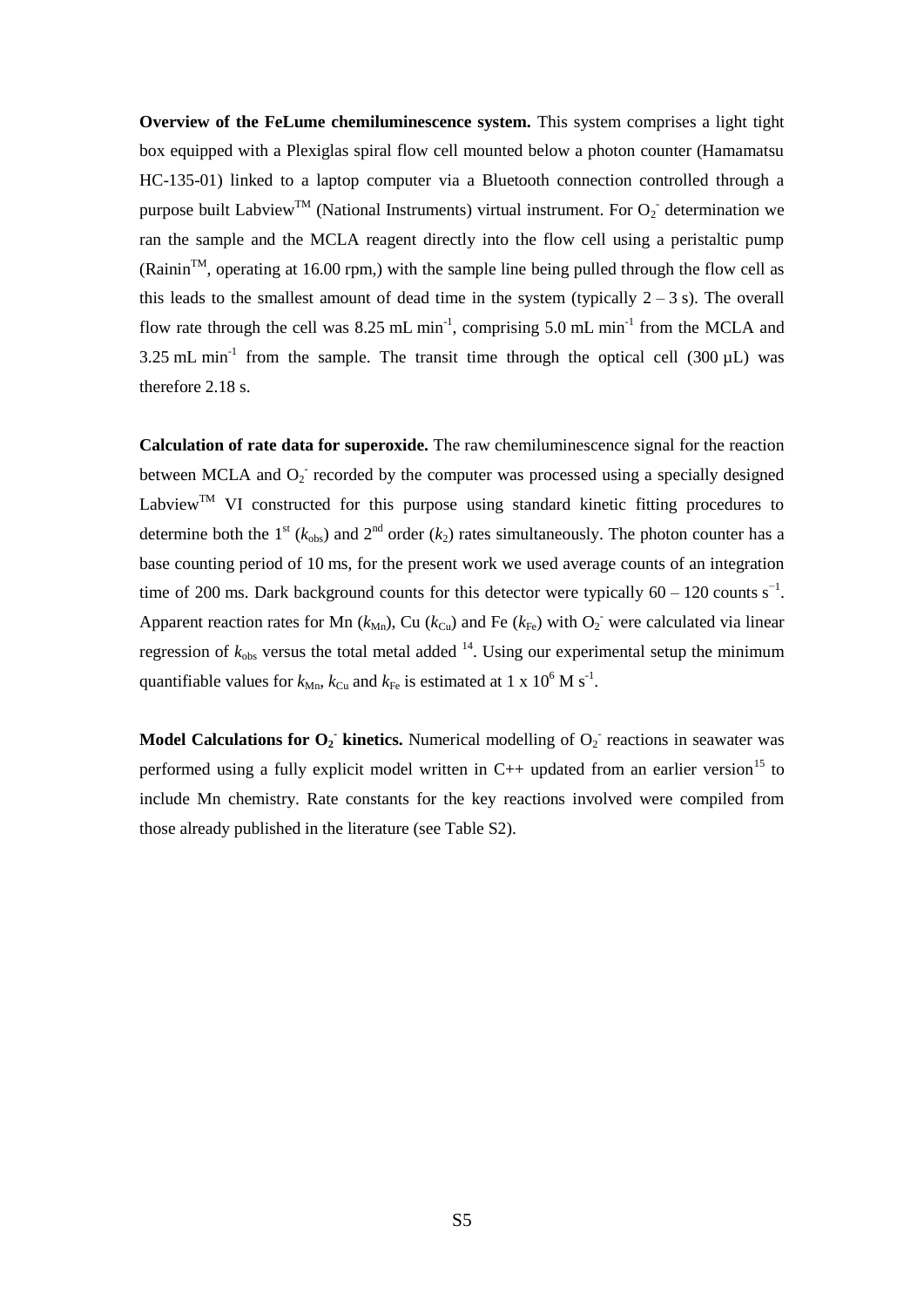| <b>Station</b>     | Date     | <b>Time</b> | Latitude              | Longitude             | Depth  |
|--------------------|----------|-------------|-----------------------|-----------------------|--------|
|                    | dd.mm.yy | (UTC)       |                       |                       | (m)    |
| GOFLO1             |          |             |                       |                       |        |
| ME831/769-1        | 17.10.10 | 23:15       | $17^{\circ}$ 39.01' N | $24^{\circ}$ 15.01' W | 3593.7 |
| GOFLO <sub>2</sub> |          |             |                       |                       |        |
| ME831/798-1        | 22.10.10 | 06:18       | $12^{\circ}$ 30.06' N | $17^{\circ}$ 37.36' W | 649.9  |
| GOFLO3             |          |             |                       |                       |        |
| ME831/831-1        | 26.10.10 | 07:00       | $09^{\circ}$ 59.99' N | $16^{\circ}$ 59.98' W | 444.0  |
| GOFLO <sub>4</sub> |          |             |                       |                       |        |
| ME831/861-1        | 30.10.10 | 09:48       | $07^{\circ}$ 59.96' N | $25^{\circ}$ 29.98' W | 4923.8 |
| GOFLO <sub>5</sub> |          |             |                       |                       |        |
| ME831/881-1        | 03.11.10 | 09:13       | $10^{\circ}$ 00.06' N | $24^{\circ}$ 59.99' W | 5475.1 |
| GOFLO <sub>6</sub> |          |             |                       |                       |        |
| ME831/912-1        | 08.11.10 | 06:46       | $01^{\circ}$ 57.94' N | $23^{\circ}$ 00.06' W | 4263.0 |

<span id="page-5-0"></span>

|  |  |  |  | <b>Table S1.</b> Location of the 6 sampled GoFlo-Stations on M83/1. |  |
|--|--|--|--|---------------------------------------------------------------------|--|
|--|--|--|--|---------------------------------------------------------------------|--|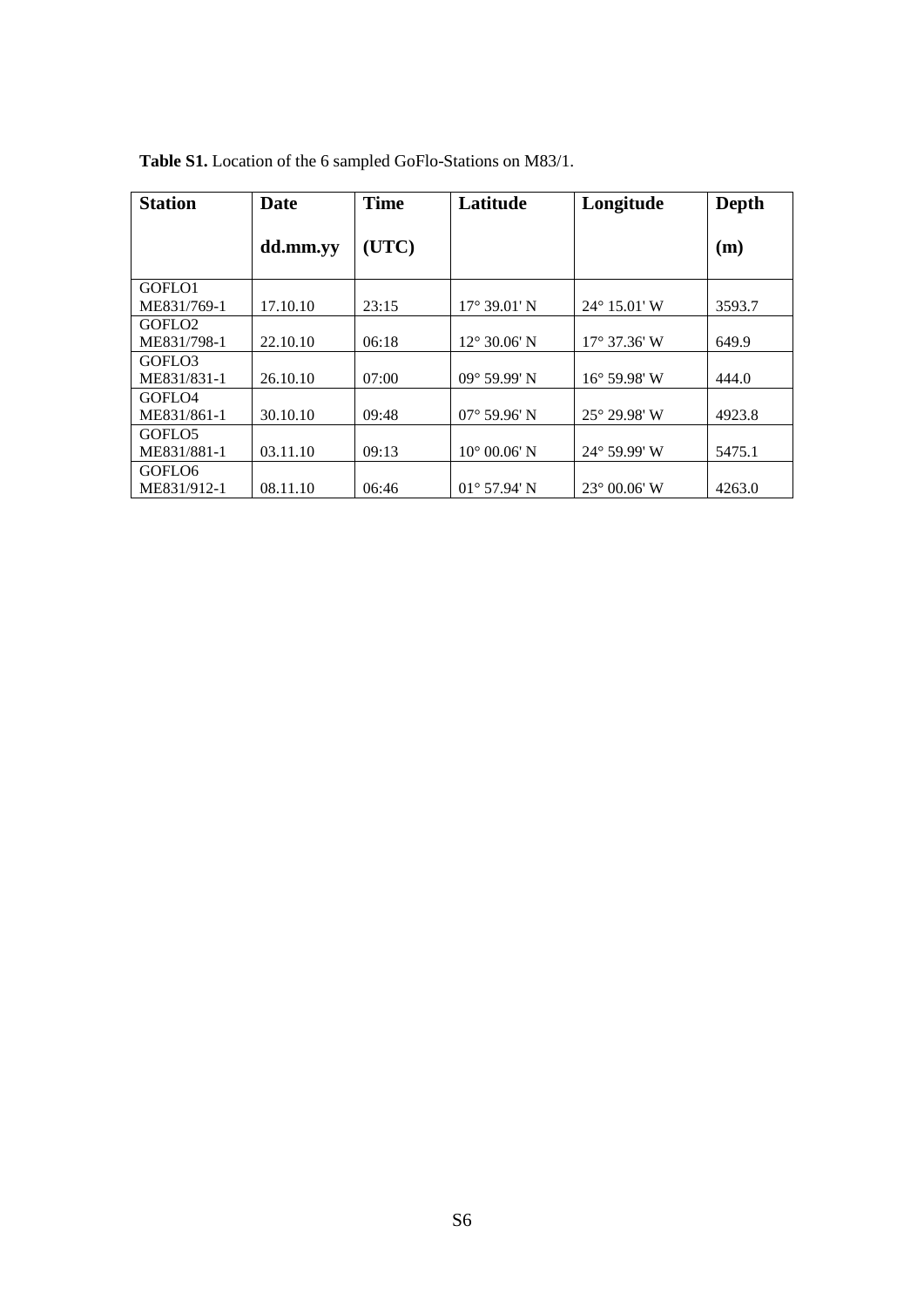| <b>Species</b>  | HO <sub>2</sub>                              | $\mathbf{O}_2$                                                                |
|-----------------|----------------------------------------------|-------------------------------------------------------------------------------|
| Cu(I)           | $>1*10^{9}$ (a)                              | $\sim 1*10^{10}$ (a)<br>$9.4 \pm 0.8*10^{9}$ (b)                              |
| Cu(II)          | $1.2*10^{8}$ (d)                             | $1.98 \pm 0.05*10^{9}$ (c)<br>$1.1*10^{10}$ (d)<br>$6.63 \pm 0.71*10^{8}$ (c) |
| Fe(II)          | $1.2 \pm 0.5*10^{6}$ <sup>(e)</sup>          | $7.2*10^{8(f)}$                                                               |
| Fe(III)         | $1.2 \pm 0.2*10^{6}$ (g)<br>$3.1*10^{5}$ (h) | $1.0 \pm 0.1*10^{7}$ (g)<br>$1.8*10^{8}$ (g)<br>$1.5 \pm 0.2*10^{8}$ (i)      |
| Mn(II)          |                                              | $5.4*10^{7}$ (j)<br>$2.8*10^{7}$ (k)                                          |
| Mn(III)         |                                              | $1.7*10^{7}$ <sup>(l)</sup><br>$8.9*10^{6}$ (m)                               |
| HO <sub>2</sub> | $8.3 \pm 0.7*10^{5}$ (n)                     | $9.7 \pm 0.6*10^{7}$ (n)                                                      |
| Cu(II)L         |                                              | $2.9 - 8.1 * 10^{8(0)}$<br>$5\pm3*10^{7(p)}$                                  |
| Fe(III)L        |                                              | $9.3 \pm 0.2 \times 10^{3}$ (q)<br>$2.3 \pm 0.1*10^{5}$ (r)                   |

**Table S2.**  $2^{nd}$  Order Reaction Rate Constants (M<sup>-1</sup> s<sup>-1</sup>) for Metal species with  $O_2$  modified after Heller and Croot  $(2010)$  <sup>[16](#page-25-0)</sup>.

Notes: The reader is also referred to the compilation of Bielski et al.  $^{11}$  $^{11}$  $^{11}$ . In describing the experimental setup used in each work we use the following abbreviations: pulse radiolysis (p.r.), flash photolysis (f.p.),  $\gamma$  irradiation ( $\gamma$ -r), optical detection of superoxide (opt) and chemical detection of superoxide or equivalent (chem.). The pKa for  $HO_2$  is 4.60±0.15<sup>[17](#page-25-1)</sup>. All experiments are in the range 20-25° C.

(a)Cu<sup>+</sup>, pH 5.3, p.r. opt. <sup>[18](#page-25-2)</sup>. <sup>(b)</sup>Cu<sup>+</sup>, p.r. opt. <sup>[19](#page-25-3)</sup>. <sup>(c)</sup>Cu<sup>+</sup> and Cu<sup>++</sup> in seawater, p.r. opt. <sup>[20](#page-25-4)</sup>. <sup>(d)</sup>Cu<sup>2+</sup> and Cu<sup>2+</sup>-arginine, p.r, opt.<sup>[21](#page-25-5)</sup>. <sup>(e)</sup>Fe<sup>2+</sup>, pH 1, p.r, opt.<sup>[22](#page-25-6)</sup>. <sup>(f)</sup>Fe<sup>2+</sup> and Fe<sup>3+</sup>, p.r., opt<sup>[23](#page-25-7)</sup>. <sup>(g)</sup>Fe<sup>2+</sup> species, pH 1-7, p.r, opt <sup>[24](#page-25-8)</sup>. (h)Fe<sup>3+</sup> species, pH 2.74, p.r., opt <sup>[25](#page-25-9)</sup>. <sup>(i)</sup>Fe(OH)<sup>2+</sup> species, pH 1-7, p.r, opt <sup>24</sup>. <sup>(j)</sup> Mn<sup>+</sup> in sulphate, pH 7, γ-r, opt<sup>[26](#page-25-10)</sup>. <sup>(k)</sup> Mn<sup>+</sup> in phosphate, pH 7, γ-r, opt<sup>26</sup>. <sup>(l)</sup> Mn<sup>+</sup> in pyrophosphate, pH 7, γ-r, opt<sup>26</sup>. <sup>(m)</sup>Mn<sup>3+</sup> in phosphate, pH 7,  $\gamma$ -r, opt<sup>[26](#page-25-10)</sup>. <sup>(n)</sup>As summarized in Bielski et al. <sup>[11](#page-24-8)</sup>. <sup>(o)</sup>Natural seawater with Cu complexing ligands  $^{14}$  $^{14}$  $^{14}$ . <sup>(p)</sup>Copper complexing ligands produced by *Synechococcus*  $^{14}$ . <sup>(q)</sup>Fe(III) complexed with desferrioxamine B in bicarbonate buffered solution  $27.$  $27.$  <sup>(r)</sup>Fe(III) complexed with natural organic matter in bicarbonate buffered solution  $27$ .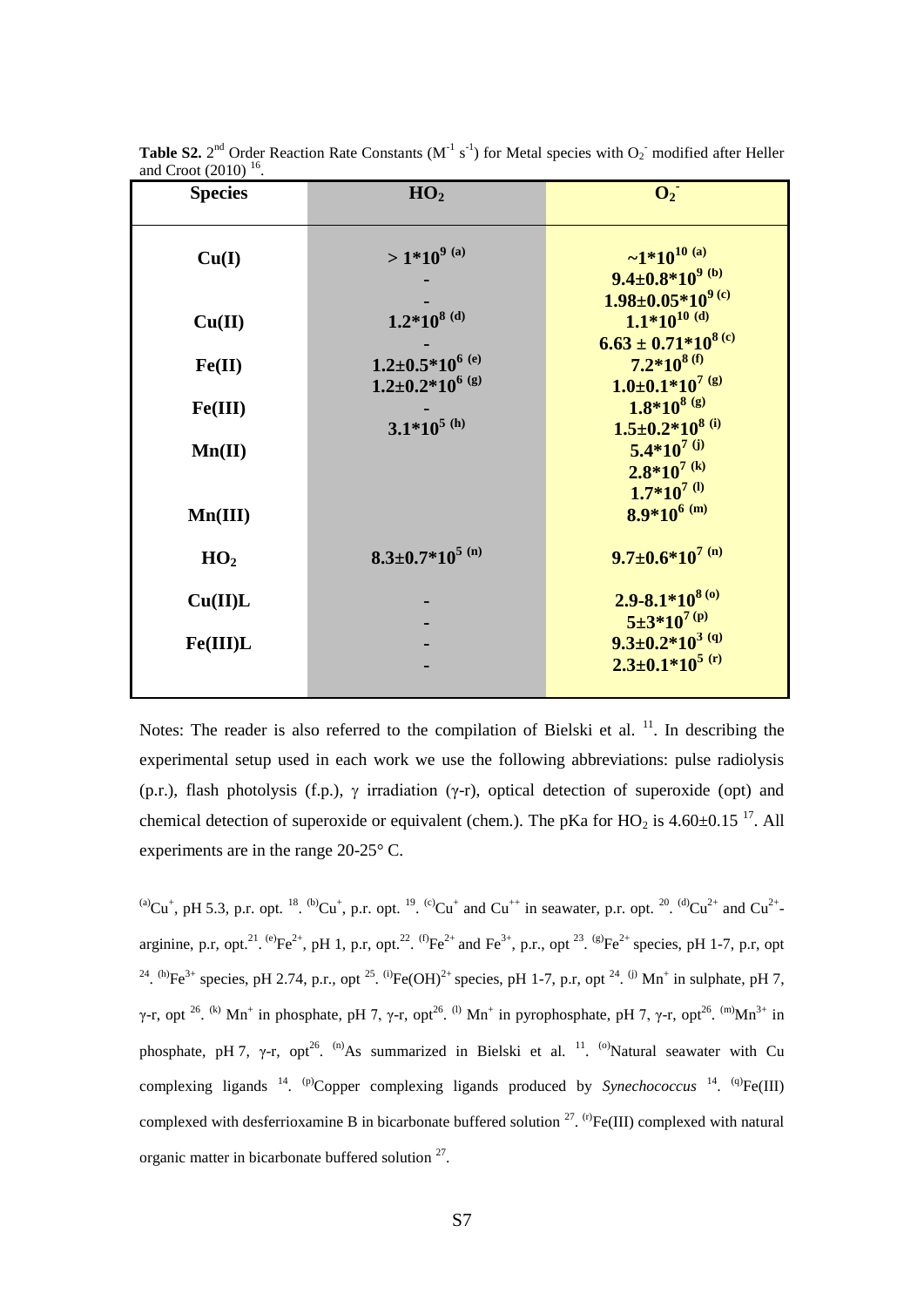| $\overline{\text{Station}}$ - Depth | $Cu$ [nM] | Fe [nM]                  | Mn [nM]           | Ni [nM]                  |
|-------------------------------------|-----------|--------------------------|-------------------|--------------------------|
| $1 - 19$ m                          | 0.74      | 1.02                     | $2.\overline{45}$ | 5.49                     |
| $1 - 40$ m                          | $\Box$    | $\overline{\phantom{0}}$ | 2.06              | $\overline{\phantom{a}}$ |
| $1 - 140$ m                         | 0.83      | 0.72                     | 0.59              | 2.32                     |
| $1 - 200$ m                         | 0.63      | 0.90                     | 1.65              | 2.28                     |
| $1 - 600$ m                         | 1.00      | 1.33                     | 0.62              | 6.07                     |
|                                     |           |                          |                   |                          |
| $2 - 46$ m                          | 0.85      | 1.23                     | 2.7               | 3.02                     |
| $2 - 59$ m                          | 0.91      | 2.17                     | 3.36              | 3.05                     |
| $2-80~\mathrm{m}$                   | 0.69      | 1.45                     | 1.26              | 2.56                     |
| $2 - 96$ m                          | 0.83      | 2.54                     | 0.88              | 5.37                     |
| $2 - 109$ m                         | (1.91)    | 1.36                     | 3.52              | (14.07)                  |
| $2 - 200$ m                         | 0.78      | 4.48                     | 1.08              | 3.87                     |
| $2 - 304$ m                         | $0.82\,$  | 2.26                     | 0.55              | 3.99                     |
| $2 - 391$ m                         | 0.86      | 5.21                     | 0.91              | (7.46)                   |
|                                     |           |                          |                   |                          |
| $3 - 20 m$                          | 0.94      | 0.55                     | 3.08              | 3.51                     |
| $3 - 40$ m                          | $0.88\,$  | 0.88                     | 1.73              | 2.62                     |
| $3 - 80$ m                          | 1.02      | 0.71                     | 0.62              | 2.83                     |
| $3 - 100$ m                         | 0.77      | 1.77                     | 0.83              | 3.05                     |
| $3 - 200$ m                         | 0.92      | 1.52                     | 0.57              | 3.49                     |
| $3 - 300$ m                         | 0.78      | 1.74                     | 0.57              | 4.12                     |
| $\frac{1}{3} - 400$ m               | 0.92      | 2.03                     | 0.68              | 5.23                     |
|                                     |           |                          |                   |                          |
| $4 - 20 m$                          | 0.55      | 0.85                     | 2.25              | 2.47                     |

<span id="page-7-0"></span>**Table S3:** M83/1 GoFlo-Station, depth (m) and total Cu, Fe, Mn and Ni (nM) concentrations measured by ETAAS. Numbers in brackets indicate samples suspected of contamination.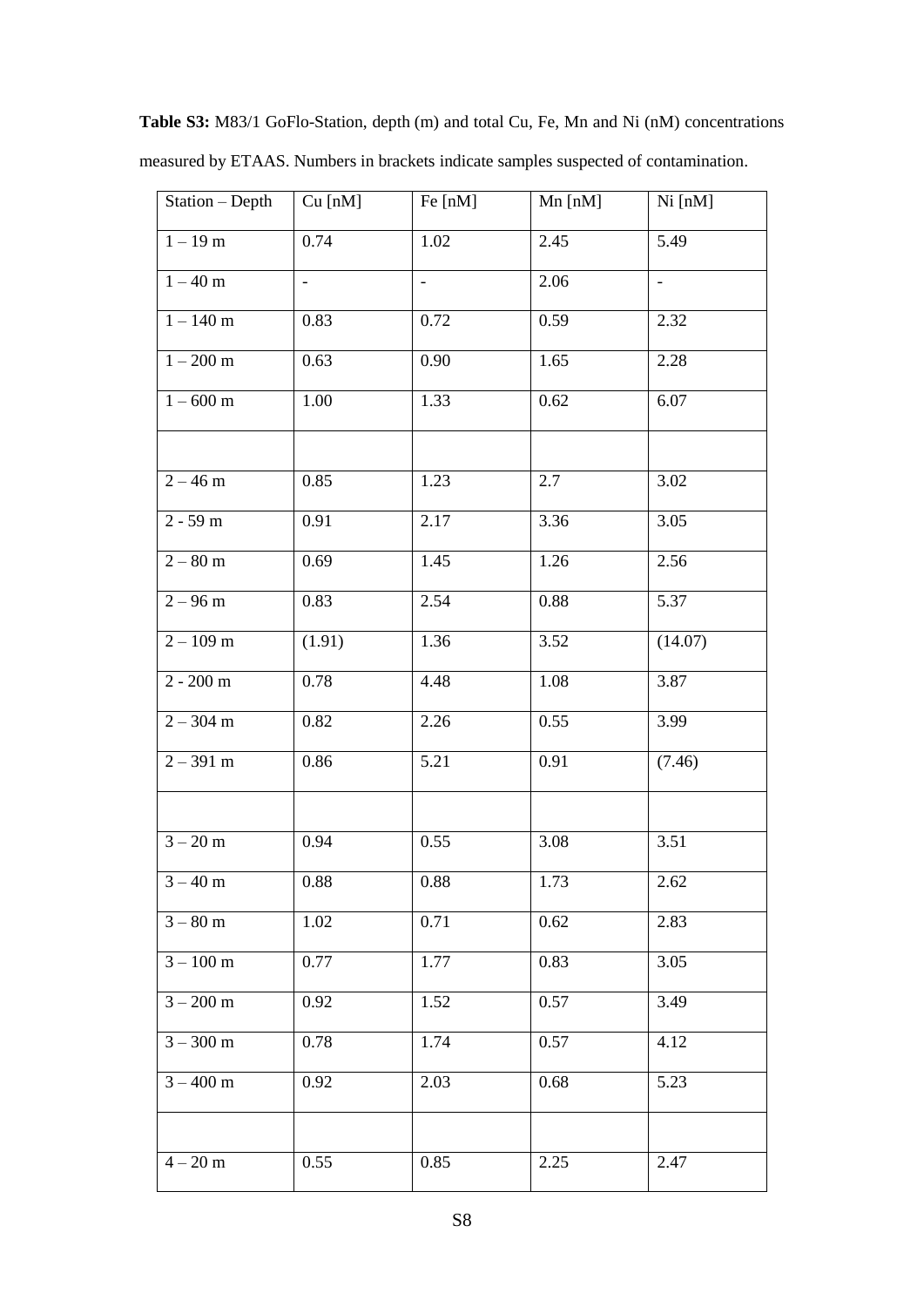| $4 - 40$ m         | 0.59 | 0.75 | 2.30 | 1.55   |
|--------------------|------|------|------|--------|
| $4 - 60$ m         | 0.60 | 0.31 | 1.29 | 1.43   |
| $4 - 80$ m         | 0.61 | 0.32 | 1.17 | 4.21   |
| $4 - 100$ m        | 0.53 | 0.69 | 1.02 | 2.39   |
| $4 - 200$ m        | 0.65 | 1.36 | 0.42 | 2.79   |
| $4 - 300$ m        | 0.59 | 1.07 | 0.42 | 3.46   |
| $4 - 400$ m        | 0.82 | 1.30 | 0.46 | (9.95) |
|                    |      |      |      |        |
| $5 - 20$ m         | 0.68 | 1.25 | 2.54 | 2.27   |
| $5 - 40$ m         | 0.67 | 0.46 | 1.92 | 2.01   |
| $5 - 60$ m         | 0.51 | 0.22 | 1.50 | 1.26   |
| $5 - 80$ m         | 0.65 | 0.30 | 1.17 | 5.42   |
| $5 - 100$ m        | 0.71 | 0.89 | 0.72 | 3.61   |
| $5 - 200$ m        | 0.69 | 1.40 | 032  | 3.43   |
| $5 - 300$ m        | 0.71 | 1.08 | 0.38 | 3.14   |
| $5 - 400$ m        | 0.76 | 1.40 | 0.46 | 5.27   |
|                    |      |      |      |        |
| $6 - 20$ m         | 0.51 | 0.42 | 2.37 | 1.40   |
| $6 - 40$ m         | 0.59 | 0.57 | 2.09 | 1.59   |
| $6 - 60$ m         | 0.61 | 0.20 | 1.87 | 1.65   |
| $6 - 80$ m         | 0.52 | 0.15 | 1.28 | 2.64   |
| $6-100~\mathrm{m}$ | 0.69 | 0.33 | 0.83 | 3.35   |
| $6 - 200$ m        | 0.70 | 0.84 | 0.40 | 3.39   |
| $6 - 300$ m        | 0.66 | 0.86 | 0.32 | 3.15   |
| $6 - 400$ m        | 0.81 | 0.96 | 0.33 | 5.49   |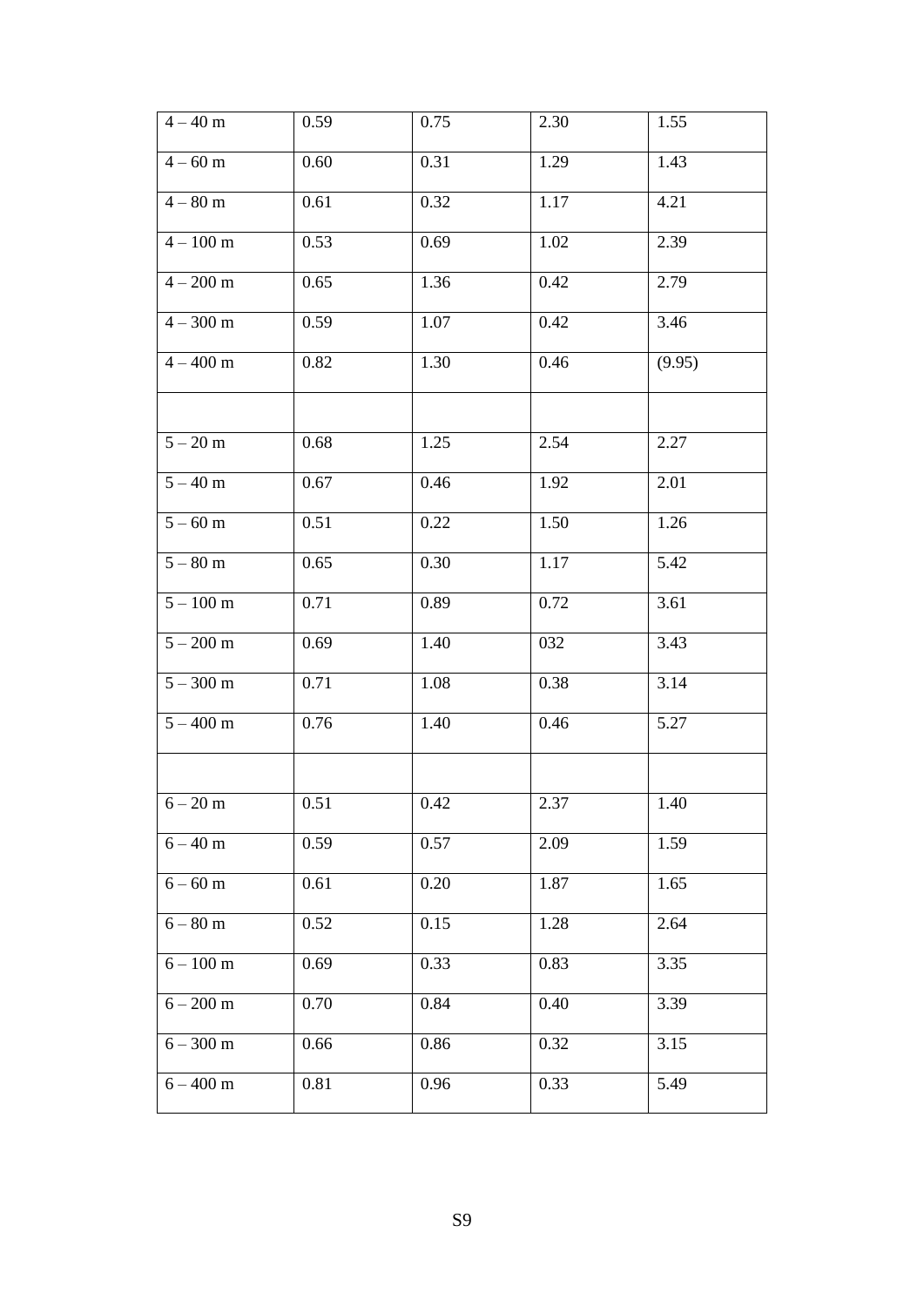Notes: The accuracy of the method was evaluated by measuring SAFe and GEOTRACES intercalibration samples. Our SAFe data are listed above along with the current consensus values  $\degree$ .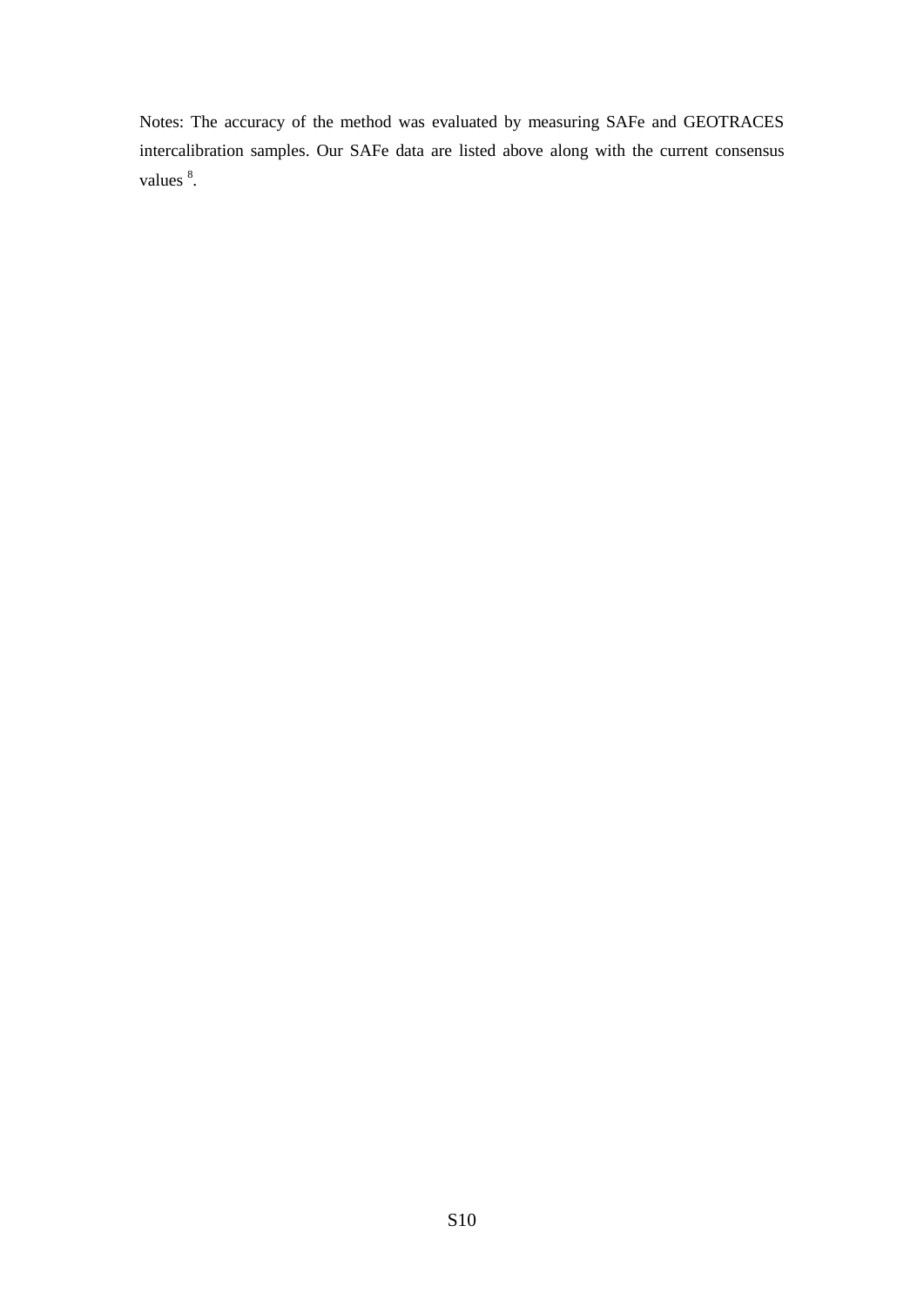Table S4: Compilation of specific metal decay rates of O<sub>2</sub> in Eastern Tropical north Atlantic seawater measured during M83/1 and the values (in brackets) calculated by least squares multiple regression analysis tool in Excel<sup>TM</sup>.

| Station<br>$\sim$ | $\log k_{\text{Cu}}$ | $k_{int}Cu$       | $\log k_{\text{Fe}}$ | $k_{int}$ Fe      | $\log k_{\text{Mn}}$ | $k_{int}$ Mn      | $k_{SW}$ | $k_{DTPA}$          |
|-------------------|----------------------|-------------------|----------------------|-------------------|----------------------|-------------------|----------|---------------------|
| Depth             |                      |                   |                      |                   |                      |                   |          |                     |
| $1 - 19$ m        | $7.44 \pm 0.12$      | $0.034 \pm 0.077$ | $7.14 \pm 0.08$      | $0.004 \pm 0.003$ | $7.18 \pm 0.08$      | $0.036 \pm 0.004$ | 0.038    | 0.010               |
|                   | $(7.25 \pm 0.25)$    |                   | $(6.93 \pm 0.44)$    |                   | $(6.88 \pm 0.35)$    |                   |          | $(0.006 \pm 0.017)$ |
| $1 - 40$ m        | $7.30 \pm 0.05$      | $0.043 \pm 0.002$ | $6.35 \pm 0.09$      | $0.043 \pm 0.001$ | $7.40 \pm 0.04$      | $0.041 \pm 0.003$ | 0.043    | 0.030               |
|                   | $(6.97 \pm 0.48)$    |                   | $(-)$                |                   | $(7.15 \pm 0.21)$    |                   |          | $(0.024 \pm 0.018)$ |
| $1 - 140$ m       | $7.33 \pm 0.15$      | $0.022 \pm 0.008$ | $7.00 \pm 0.17$      | $0.023 \pm 0.005$ | $6.13 \pm 0.03$      | $0.024 \pm 0.001$ | 0.025    | 0.014               |
|                   | $(7.17 \pm 0.24)$    |                   | $(7.73 \pm 0.6)$     |                   | $(7.03 \pm 0.3)$     |                   |          | $(0.008 \pm 0.013)$ |
| $1 - 200$ m       | $7.36 \pm 0.01$      | $0.040 \pm 0.001$ | $6.88 \pm 0.52$      | $0.035 \pm 0.010$ | $7.06 \pm 0.11$      | $0.038 \pm 0.004$ | 0.039    | 0.020               |
|                   | $(7.36 \pm 0.15)$    |                   | $(6.59 \pm 0.73)$    |                   | $(7.02 \pm 0.27)$    |                   |          | $(0.017 \pm 0.012)$ |
| $1 - 600$ m       | $7.42 \pm 0.11$      | $0.031 \pm 0.007$ | $7.37 \pm 0.20$      | $0.028 \pm 0.013$ | $\equiv$             | $0.035 \pm 0.002$ | 0.034    | 0.014               |
|                   | $(7.25 \pm 0.3)$     |                   | $(7.14 \pm 0.32)$    |                   | $\left( -\right)$    |                   |          | $(0.008 \pm 0.020)$ |
|                   |                      |                   |                      |                   |                      |                   |          |                     |
| $2 - 46$ m        | $7.73 \pm 0.13$      | $0.064 \pm 0.027$ | $6.43 \pm 0.14$      | $0.077 \pm 0.002$ | $7.29 \pm 0.17$      | $0.070 \pm 0.014$ | 0.076    | 0.031               |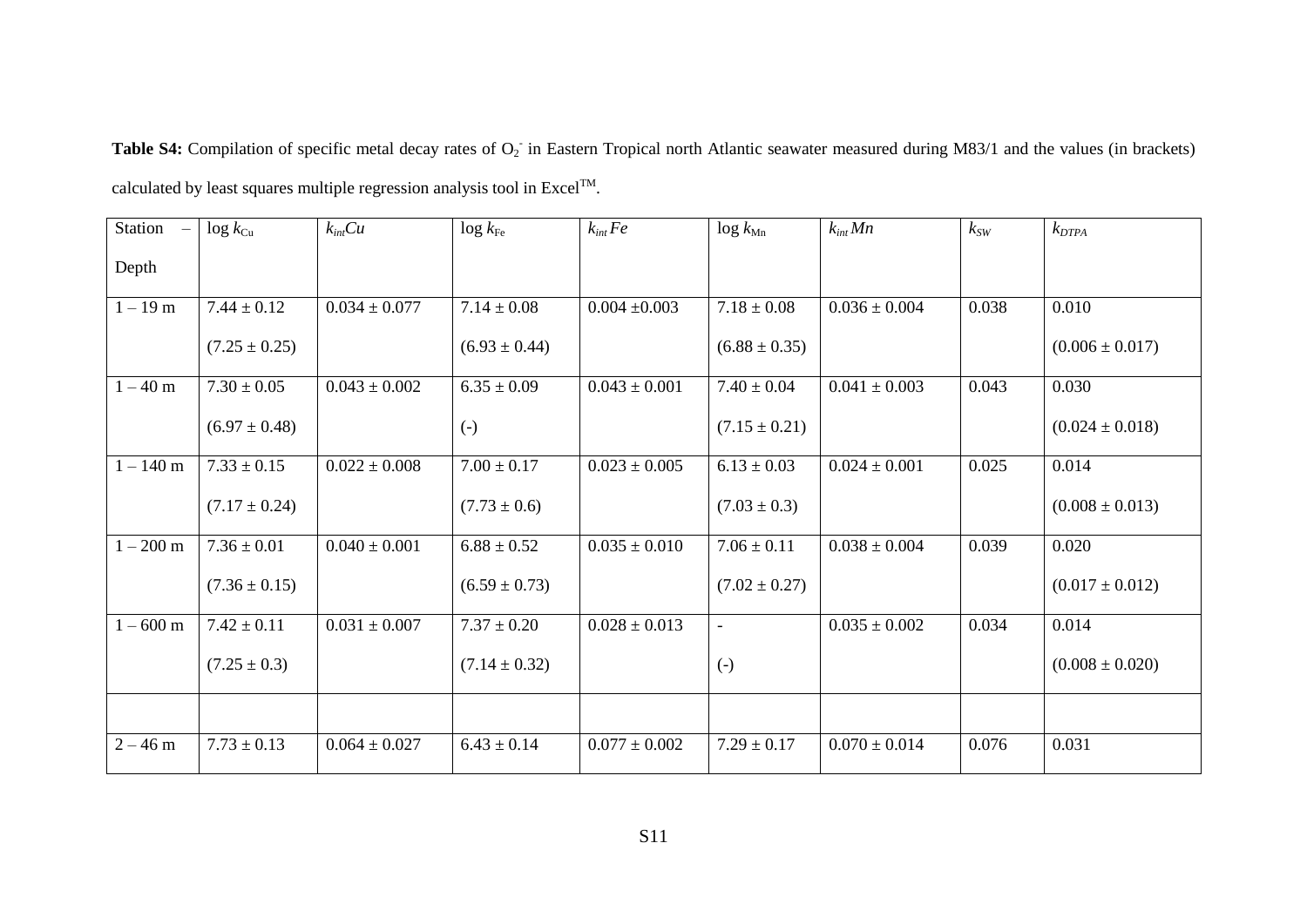|             | $(7.79 \pm 0.23)$ |                   | $(-)$                    |                    | $(6.84 \pm 0.88)$ |                   |       | $(0.021 \pm 0.053)$ |
|-------------|-------------------|-------------------|--------------------------|--------------------|-------------------|-------------------|-------|---------------------|
| $2 - 59$ m  | $7.30 \pm 0.17$   | $0.078 \pm 0.013$ | $\overline{0.6}$         | $0.062 \pm 0.054$  | < 6.0             | $0.090 \pm 0.000$ | 0.086 | 0.036               |
|             | $(7.56 \pm 0.43)$ |                   | $(-)$                    |                    | $(6.82 \pm 1.24)$ |                   |       | $(0.033 \pm 0.061)$ |
| $2 - 80$ m  | $6.55 \pm 0.12$   | $0.040 \pm 0.002$ | <6.0                     | $0.040 \pm 0.000$  | $6.70 \pm 0.05$   | $0.039 \pm 0.001$ | 0.040 | 0.024               |
|             | $(6.72 \pm 0.11)$ |                   | $(5.68 \pm 0.96)$        |                    | $(6.85 \pm 0.06)$ |                   |       | $(0.023 \pm 0.002)$ |
| $2 - 96$ m  | $6.38 \pm 0.04$   | $0.036 \pm 0.000$ | $6.31 \pm 0.04$          | $0.036 \pm 0.000$  | $6.58 \pm 0.05$   | $0.035 \pm 0.001$ | 0.036 | 0.019               |
|             | $(6.49 \pm 0.17)$ |                   | $(6.40 \pm 0.14)$        |                    | $(6.81 \pm 0.06)$ |                   |       | $(0.019 \pm 0.002)$ |
| $2 - 109$ m | $\sim$            | $0.031 \pm 0.020$ | $\equiv$                 | $0.021 \pm 0.0019$ | $6.35 \pm 0.28$   | $0.021 \pm 0.003$ | 0.022 | 0.015               |
|             | $(6.65 \pm 1.74)$ |                   | $(-)$                    |                    | $(6.65 \pm 2.55)$ |                   |       | $(0.015 \pm 0.025)$ |
| $2 - 200$ m | $6.38 \pm 0.03$   | $0.035 \pm 0.000$ | $\overline{\phantom{a}}$ | $0.037 \pm 0.005$  | $7.24 \pm 0.02$   | $0.034 \pm 0.001$ | 0.034 | 0.027               |
|             | $(-)$             |                   | $(-)$                    |                    | $(7.34 \pm 0.08)$ |                   |       | $(0.025 \pm 0.009)$ |
| $2 - 304$ m | $6.94 \pm 0.16$   | $0.023 \pm 0.005$ | $6.83 \pm 0.09$          | $0.019 \pm 0.000$  | $6.81 \pm 0.14$   | $0.020 \pm 0.004$ | 0.021 | 0.016               |
|             | $(6.95 \pm 0.42)$ |                   |                          |                    | $(6.47 \pm 0.80)$ |                   |       | $(0.012 \pm 0.014)$ |
| $2 - 391$ m | $6.56 \pm 0.15$   | $0.026 \pm 0.002$ | $\blacksquare$           | $0.029 \pm 0.005$  | $6.67 \pm 0.00$   | $0.027 \pm 0.000$ | 0.027 | 0.022               |
|             | $(6.73 \pm 0.32)$ |                   | $(-)$                    |                    | $(6.84 \pm 0.37)$ |                   |       | $(0.021 \pm 0.006)$ |
|             |                   |                   |                          |                    |                   |                   |       |                     |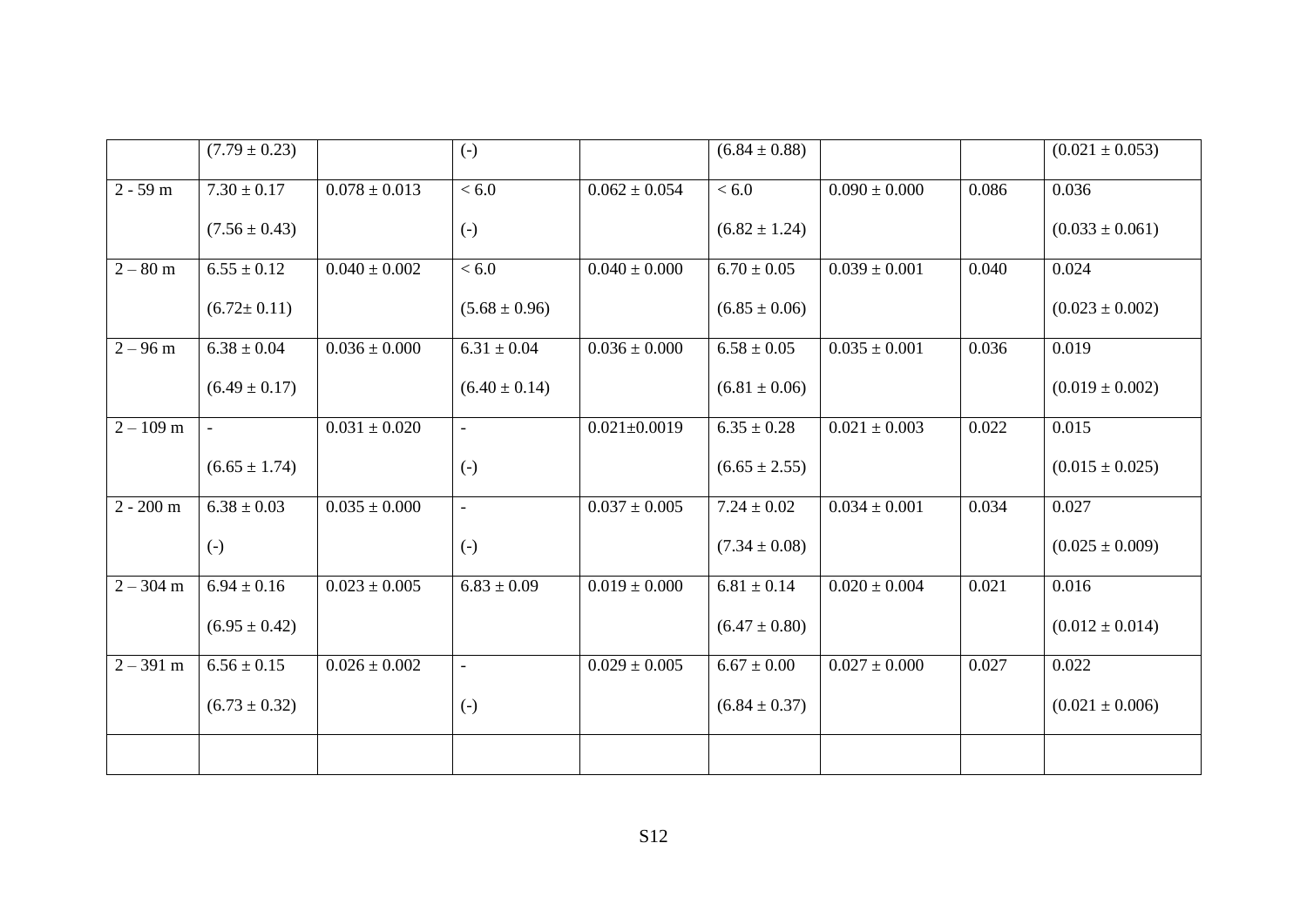| $3 - 20 m$  | $7.70 \pm 0.14$            | $0.058 \pm 0.017$ | $7.82 \pm 0.19$   | $0.080 \pm 0.034$ | $7.30 \pm 0.01$   | $0.065 \pm 0.001$ | 0.065 | 0.045               |
|-------------|----------------------------|-------------------|-------------------|-------------------|-------------------|-------------------|-------|---------------------|
|             | $(7.97 \pm 0.21)$          |                   | $(7.68 \pm 0.39)$ |                   | $\left( -\right)$ |                   |       | $(0.030 \pm 0.077)$ |
| $3 - 40 m$  | $6.24 \pm 1.27$            | $0.059 \pm 0.005$ | $6.67 \pm 0.16$   | $0.060 \pm 0.002$ | $7.08 \pm 0.08$   | $0.060 \pm 0.003$ | 0.061 | 0.089               |
|             | $(6.5 \pm 0.52)$           |                   | $(6.84 \pm 0.22)$ |                   | $(7.14 \pm 0.21)$ |                   |       | $(0.024 \pm 0.007)$ |
| $3 - 80$ m  | $\overline{7.13} \pm 0.16$ | $0.027 \pm 0.004$ | $\blacksquare$    | $0.030 \pm 0.002$ | $7.30 \pm 0.01$   | $0.029 \pm 0.000$ | 0.029 | 0.027               |
|             | $(6.98 \pm 0.20)$          |                   | $\left( -\right)$ |                   | $(7.27 \pm 0.09)$ |                   |       | $(0.013 \pm 0.007)$ |
| $3 - 100$ m | $6.42 \pm 2.79$            | $0.039 \pm 0.017$ | $\equiv$          | $0.031 \pm 0.001$ | $7.42 \pm 0.02$   | $0.031 \pm 0.001$ | 0.036 | 0.030               |
|             | $(6.78 \pm 0.91)$          |                   | $(-)$             |                   | $(7.37 \pm 0.19)$ |                   |       | $(0.017 \pm 0.021)$ |
| $3 - 200$ m | $\mathbf{r}$               | $0.031 \pm 0.002$ | $\blacksquare$    | $0.030 \pm 0.004$ | $7.54 \pm 0.15$   | $0.025 \pm 0.016$ | 0.044 | 0.016               |
|             | $(-)$                      |                   | $\left( -\right)$ |                   | $(7.51 \pm 0.13)$ |                   |       | $(0.014 \pm 0.019)$ |
| $3 - 300$ m | $6.86 \pm 0.29$            | $0.034 \pm 0.005$ | $\blacksquare$    | $0.035 \pm 0.004$ | $7.40 \pm 0.01$   | $0.036 \pm 0.000$ | 0.037 | 0.035               |
|             | $(6.91 \pm 0.18)$          |                   | $\left( -\right)$ |                   | $(7.45 \pm 0.04)$ |                   |       | $(0.016 \pm 0.006)$ |
| $3 - 400$ m | $6.51 \pm 4.22$            | $0.044 \pm 0.032$ | $\blacksquare$    | $0.028 \pm 0.005$ | $7.35 \pm 0.03$   | $0.031 \pm 0.002$ | 0.030 | 0.016               |
|             | $(7.05 \pm 0.9)$           |                   | $(-)$             |                   | $(7.31 \pm 0.42)$ |                   |       | $(0.019 \pm 0.039)$ |
|             |                            |                   |                   |                   |                   |                   |       |                     |
| $4 - 20$ m  | $6.85 \pm 1.35$            | $0.045 \pm 0.001$ | $7.22 \pm 0.11$   | $0.048 \pm 0.005$ | $7.57 \pm 0.04$   | $0.048 \pm 0.004$ | 0.046 | 0.017               |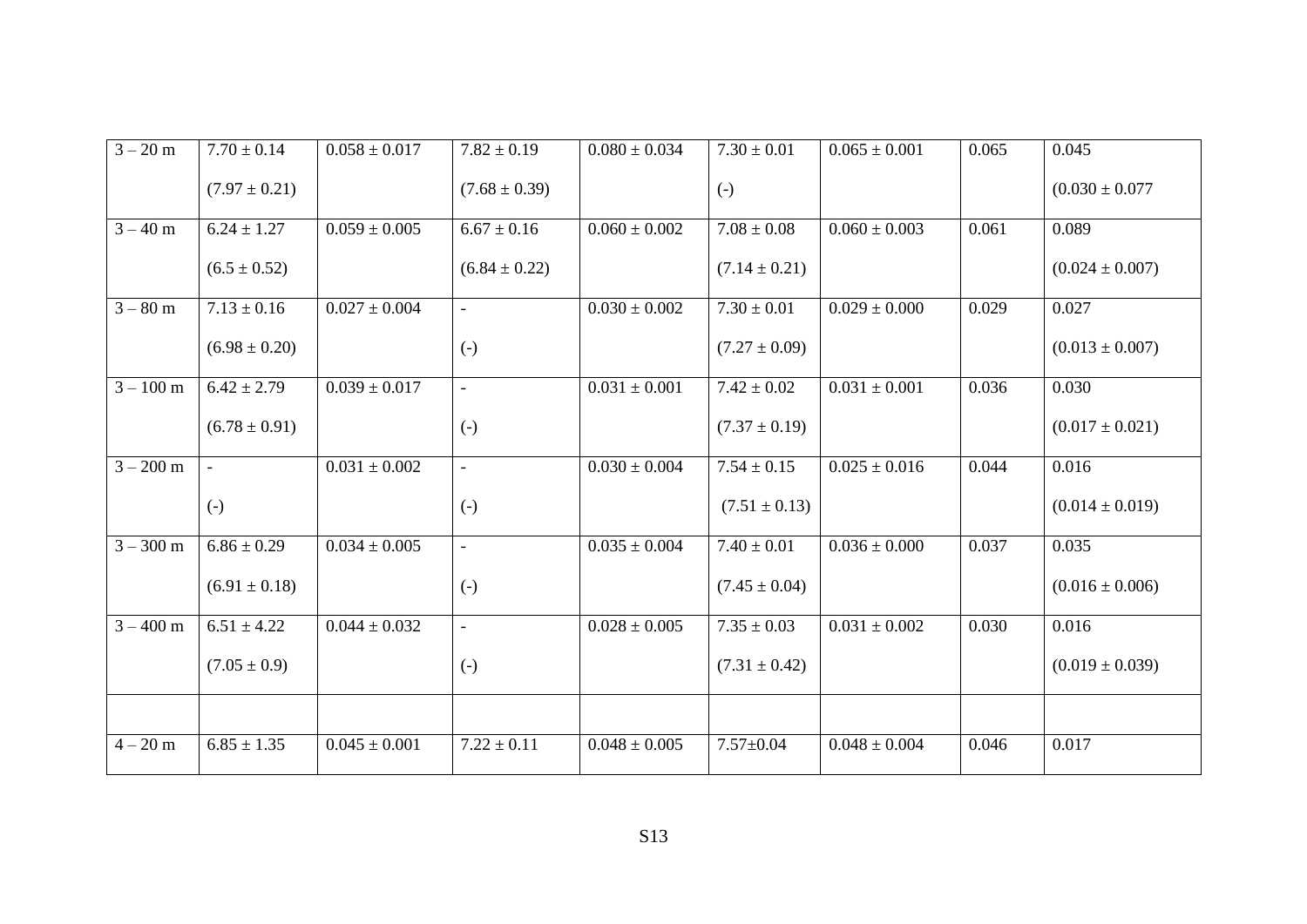|             | $\left( -\right)$ |                   | $(6.50 \pm 2.16)$ |                   | $(7.38 \pm 0.19)$ |                   |       | $(0.011 \pm 0.030)$  |
|-------------|-------------------|-------------------|-------------------|-------------------|-------------------|-------------------|-------|----------------------|
| $4 - 40 m$  | $6.14 \pm 0.95$   | $0.045 \pm 0.003$ | $6.98 \pm 0.45$   | $0.049 \pm 0.011$ | $6.71 \pm 2.12$   | $0.058 \pm 0.032$ | 0.044 | 0.014                |
|             | $\left( -\right)$ |                   | $(6.97 \pm 1.01)$ |                   | $(7.07 \pm 0.52)$ |                   |       | $(0.018 \pm 0.040)$  |
| $4 - 60$ m  | < 6.0             | $0.034 \pm 0.003$ | $6.88 \pm 0.04$   | $0.033 \pm 0.001$ | $7.22 \pm 0.08$   | $0.031 \pm 0.004$ | 0.033 | 0.028                |
|             | $(-)$             |                   | $(6.58 \pm 0.71)$ |                   | $(7.07 \pm 0.17)$ |                   |       | $(0.023 \pm 0.0103)$ |
| $4 - 80$ m  | $\equiv$          | $0.046 \pm 0.003$ | $\equiv$          | $0.044 \pm 0.008$ | $6.72 \pm 0.08$   | $0.047 \pm 0.001$ | 0.048 | 0.021                |
|             | $(6.34 \pm 1.44)$ |                   | $(-)$             |                   | $(7.05 \pm 0.2)$  |                   |       | $(0.024 \pm 0.011)$  |
| $4 - 100$ m | $7.31 \pm 0.37$   | $0.028 \pm 0.018$ | $6.83 \pm 0.49$   | $0.032 \pm 0.009$ | $7.20 \pm 0.04$   | $0.035 \pm 0.002$ | 0.036 | 0.018                |
|             | $(7.13 \pm 0.32)$ |                   | $(6.51 \pm 1.16)$ |                   | $(7.15 \pm 0.21)$ |                   |       | $(0.012 \pm 0.015)$  |
| $4 - 200$ m | $6.91 \pm 0.18$   | $0.023 \pm 0.000$ | $\omega$          | $0.022 \pm 0.001$ | $7.02 \pm 0.01$   | $0.021 \pm 0.000$ | 0.021 | 0.012                |
|             | $(6.44 \pm 0.72)$ |                   | $(-)$             |                   | $(7.06 \pm 0.15)$ |                   |       | $(0.014 \pm 0.073)$  |
| $4 - 300$ m | $6.37 \pm 0.16$   | $0.015 \pm 0.001$ | <6.0              | $0.016 \pm 0.001$ | $6.90 \pm 0.07$   | $0.016 \pm 0.002$ | 0.015 | 0.011                |
|             | $(6.19 \pm 0.38)$ |                   | $(5.87 \pm 0.63)$ |                   | $(6.9 \pm 0.06)$  |                   |       | $(0.011 \pm 0.021)$  |
| $4 - 400$ m | $6.56 \pm 0.06$   | $0.016 \pm 0.000$ | $6.34 \pm 0.06$   | $0.017 \pm 0.000$ | $7.04 \pm 0.08$   | $0.017 \pm 0.000$ | 0.017 | 0.011                |
|             | $(6.37 \pm 0.49)$ |                   | $(5.99 \pm 0.95)$ |                   | $(6.99 \pm 0.1)$  |                   |       | $(0.010 \pm 0.004)$  |
|             |                   |                   |                   |                   |                   |                   |       |                      |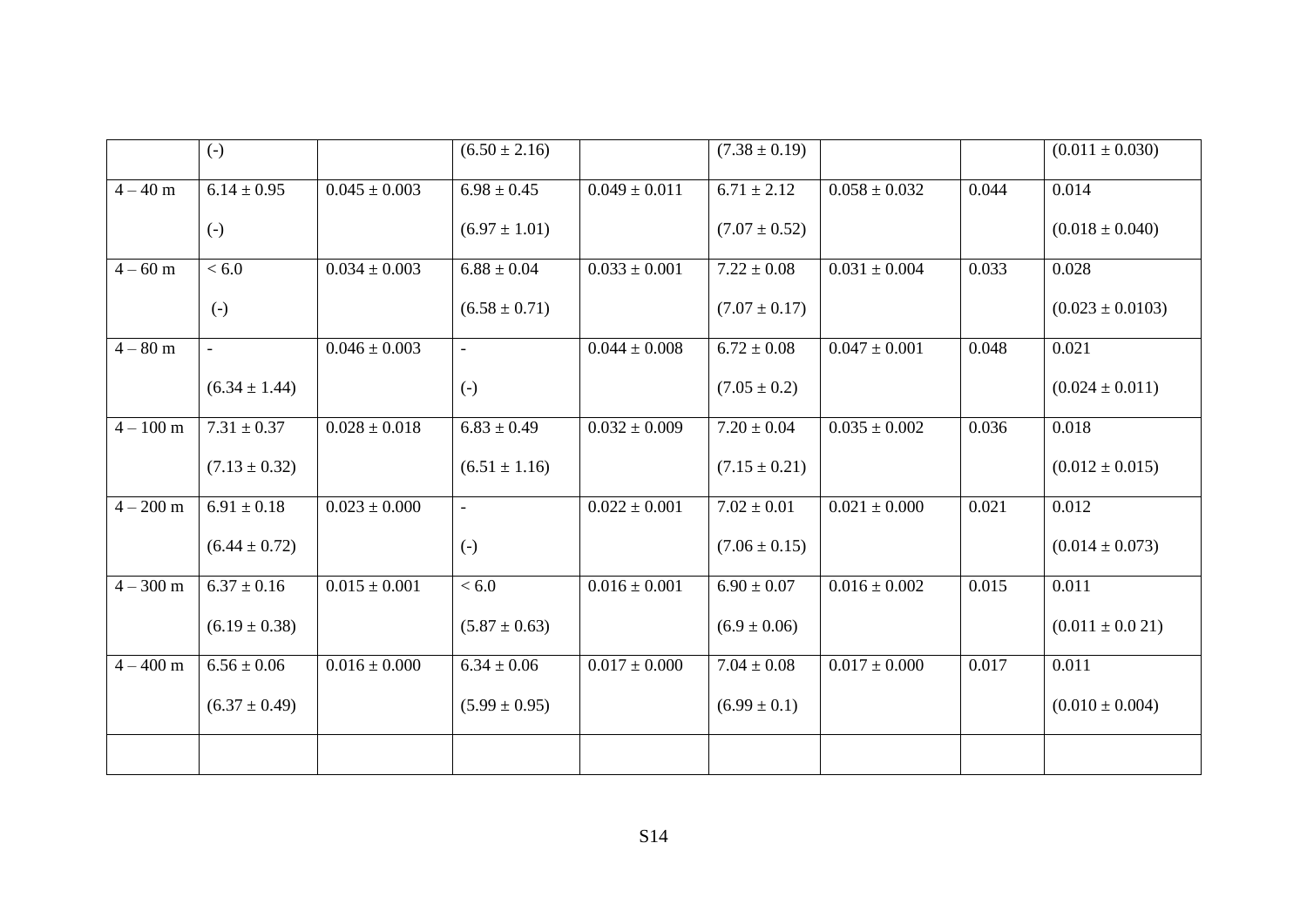| $5 - 20$ m  | No data           | No data           | No data           | No data           | No data           | No data           | No data | No data             |
|-------------|-------------------|-------------------|-------------------|-------------------|-------------------|-------------------|---------|---------------------|
| $5 - 40$ m  | No data           | No data           | No data           | No data           | No data           | No data           | No data | No data             |
| $5 - 60$ m  | $6.54 \pm 0.24$   | $0.032 \pm 0.002$ | $\mathbf{r}$      | $0.032 \pm 0.001$ | $6.92 \pm 0.09$   | $0.031 \pm 0.002$ | 0.031   | 0.017               |
|             | $(6.69 \pm 0.27)$ |                   | $\left( -\right)$ |                   | $(6.90 \pm 0.12)$ |                   |         | $(0.019 \pm 0.005)$ |
| $5 - 80$ m  | No data           | No data           | No data           | No data           | No data           | No data           | No data | No data             |
| $5 - 100$ m | $6.45 \pm 0.00$   | $0.020 \pm 0.000$ | $\equiv$          | $0.020 \pm 0.001$ | $6.96 \pm 0.04$   | $0.021 \pm 0.001$ | 0.020   | 0.010               |
|             | $(6.6 \pm 0.19)$  |                   | $(5.82 \pm 0.99)$ |                   | $(7.01 \pm 0.66)$ |                   |         | $(0.011 \pm 0.003)$ |
| $5 - 200$ m | $6.50 \pm 0.20$   | $0.014 \pm 0.002$ | $\equiv$          | $0.085 \pm 0.157$ | $7.09 \pm 0.02$   | $0.015 \pm 0.001$ | 0.015   | 0.007               |
|             | $(-)$             |                   | $(7.47 \pm 0.45)$ |                   | $\left( -\right)$ |                   |         | $(0.019 \pm 0.007)$ |
| $5 - 300$ m |                   | $0.012 \pm 0.001$ | <b>Below</b>      | $0.014 \pm 0.002$ |                   | $0.014 \pm 0.002$ | 0.013   | 0.006               |
|             | $6.09 \pm 0.36$   |                   | detection         |                   | $6.99 \pm 0.07$   |                   |         | $(0.007 \pm 0.000)$ |
|             | $(6.06 \pm 0.76)$ |                   | $(6.23 \pm 0.42)$ |                   | $(7.02 \pm 0.07)$ |                   |         |                     |
| $5 - 400$ m | No data           | No data           | No data           | No data           | No data           | No data           | No data | No data             |
|             |                   |                   |                   |                   |                   |                   |         |                     |
| $6 - 20$ m  | $7.16 \pm 0.00$   | $0.048 \pm 0.000$ | $6.86 \pm 0.02$   | $0.048 \pm 0.000$ | $7.35 \pm 0.08$   | $0.064 \pm 0.005$ | 0.048   | 0.050               |
|             | $(7.11 \pm 0.17)$ |                   | $(6.77 \pm 0.33)$ |                   | $(7.29 \pm 0.07)$ |                   |         | $(0.007 \pm 0.008)$ |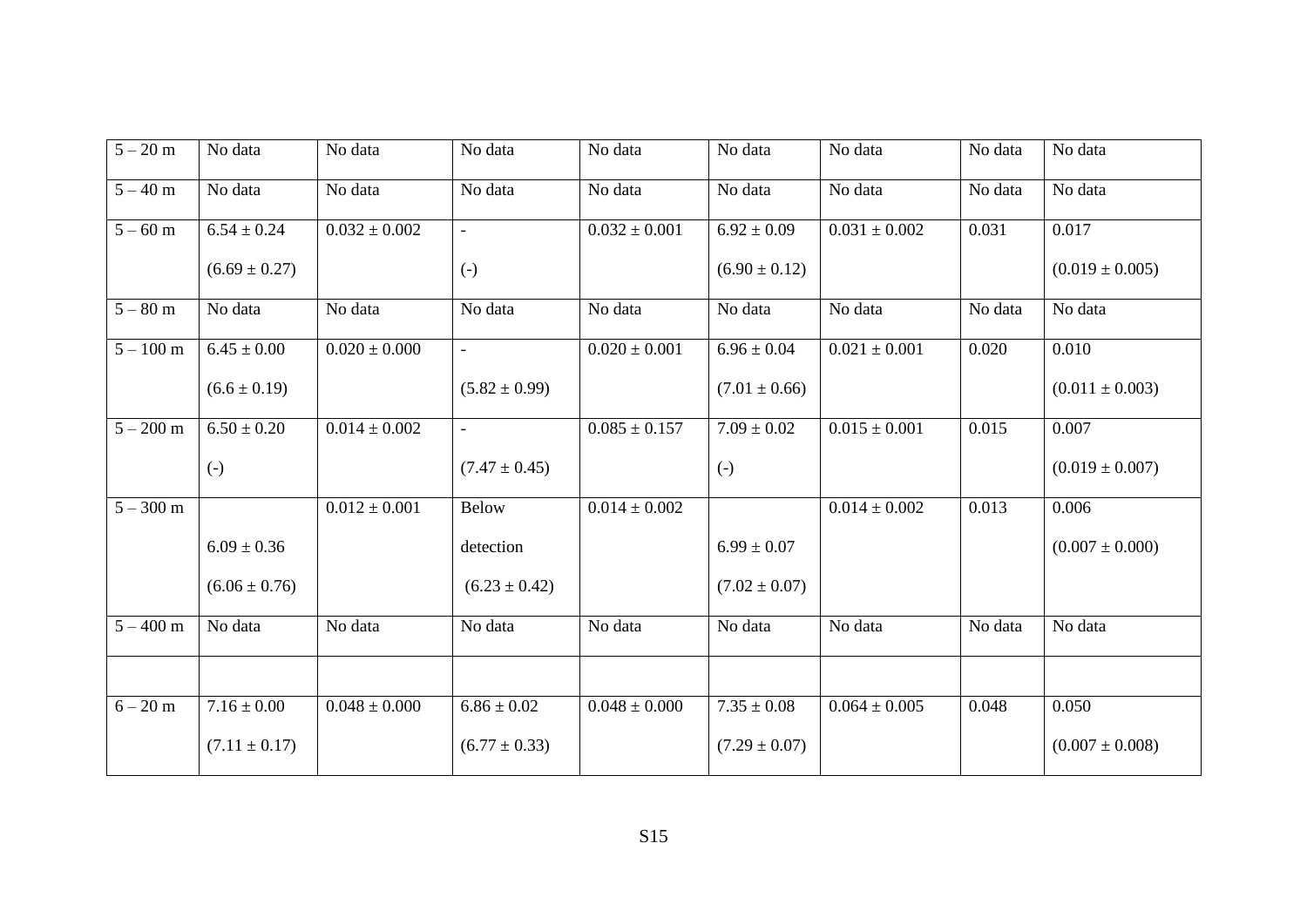| $6 - 40$ m  | < 6.0             | $0.053 \pm 0.001$ | $6.25 \pm 0.96$   | $0.052 \pm 0.005$ | $7.17 \pm 0.09$   | $0.052 \pm 0.004$ | 0.054 | 0.044               |
|-------------|-------------------|-------------------|-------------------|-------------------|-------------------|-------------------|-------|---------------------|
|             | $(6.96 \pm 0.37)$ |                   | $(6.89 \pm 0.40)$ |                   | $(7.31 \pm 0.12)$ |                   |       | $(0.014 \pm 0.012)$ |
| $6 - 60$ m  | $6.79 \pm 0.94$   | $0.057 \pm 0.014$ | $\blacksquare$    | $0.065 \pm 0.005$ | $\blacksquare$    | $0.070 \pm 0.015$ | 0.063 | 0.051               |
|             | $(7.16 \pm 0.69)$ |                   | $(-)$             |                   | $(7.16 \pm 0.45)$ |                   |       | $(0.020 \pm 0.035)$ |
| $6 - 80$ m  | $\sim$            | $0.053 \pm 0.020$ | <6.0              | $0.049 \pm 0.010$ | $6.91 \pm 0.06$   | $0.045 \pm 0.002$ | 0.044 | 0.040               |
|             | $(7.02 \pm 0.59)$ |                   | $(6.85 \pm 0.86)$ |                   | $(7.12 \pm 0.37)$ |                   |       | $(0.023 \pm 0.021)$ |
| $6 - 100$ m | $6.97 \pm 0.22$   | $0.009 \pm 0.005$ | $6.33 \pm 0.14$   | $0.010 \pm 0.001$ | $\blacksquare$    | $(-)$             | 0.044 | 0.045               |
|             | $(-)$             |                   | $(-)$             |                   | $(7.66 \pm 0.51)$ |                   |       | $(0.026 \pm 0.095)$ |
| $6 - 200$ m | $6.38 \pm 0.04$   | $0.011 \pm 0.000$ | $\blacksquare$    | $0.011 \pm 0.001$ | $7.08 \pm 0.07$   | $0.012 \pm 0.003$ | 0.011 | 0.011               |
|             | $(6.41 \pm 0.36)$ |                   | $\left( -\right)$ |                   | $(7.10 \pm 0.07)$ |                   |       | $(0.007 \pm 0.003)$ |
| $6 - 300$ m |                   | $(-)$             | $6.20 \pm 0.04$   | $0.009 \pm 0.010$ | $7.24 \pm 0.31$   | $0.016 \pm 0.060$ | 0.009 | $\blacksquare$      |
|             | No data           |                   | $(-)$             |                   | $(-)$             |                   |       | $\left( -\right)$   |
| $6 - 400$ m | $6.85 \pm 0.34$   | $0.065 \pm 0.006$ | <6.0              | $0.010 \pm 0.002$ | $7.17 \pm 0.10$   | $0.011 \pm 0.005$ | 0.009 | 0.011               |
|             | $(6.51 \pm 0.77)$ |                   | $(-)$             |                   | $(7.10 \pm 0.16)$ |                   |       | $(0.006 \pm 0.009)$ |

Notes: 95% CI listed for lower data.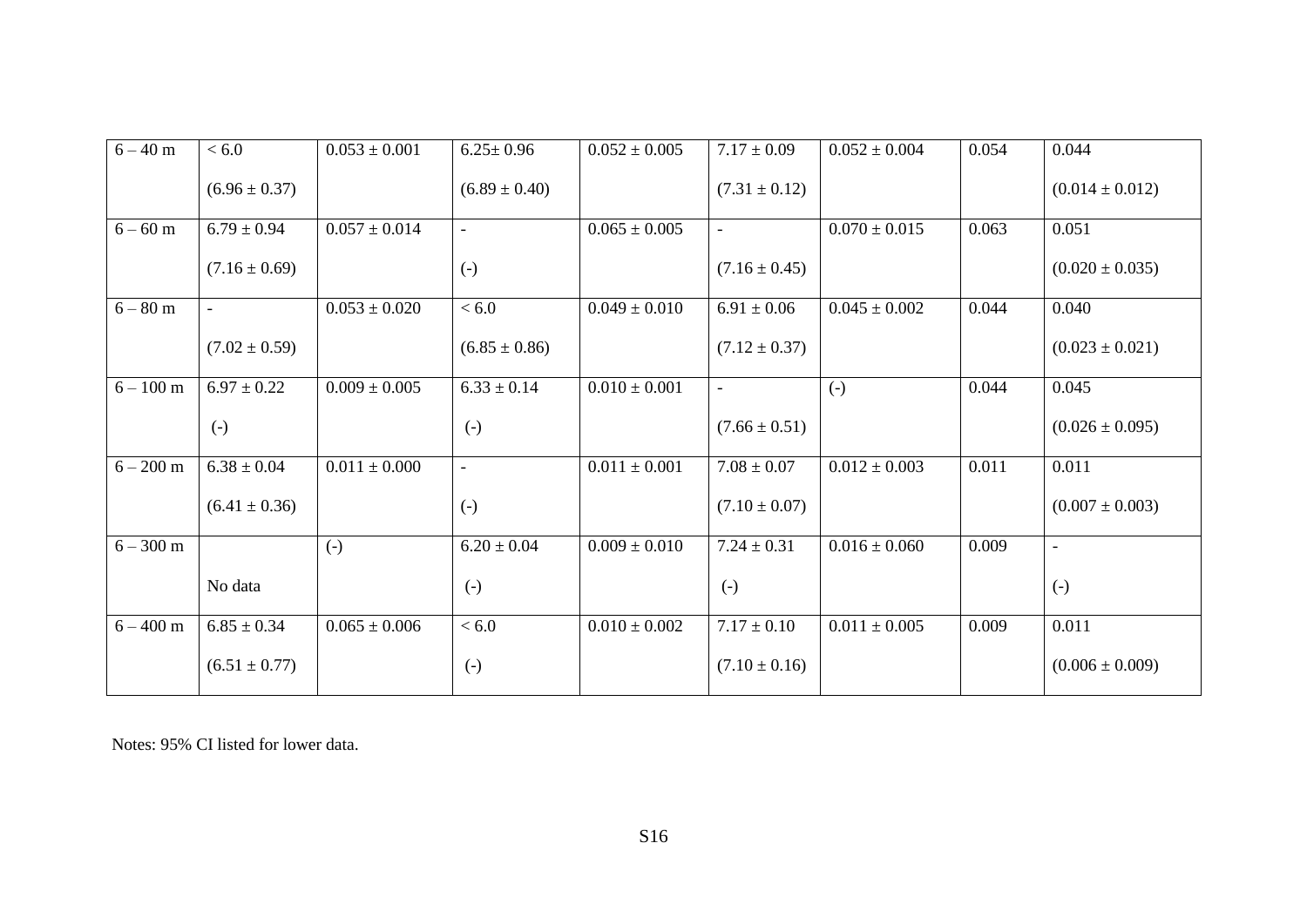| Study      | Cruise           | Station | Depth  | $Cu$ [nM]     | Fe $[nM]$     | $Mn$ [nM]     | $\log k_{\text{Cu}}$ | $\log k_{\rm Fe}$ | $\log k_{\text{Mn}}$ | $k_{SW}$        | $k_{DTPA}$      |
|------------|------------------|---------|--------|---------------|---------------|---------------|----------------------|-------------------|----------------------|-----------------|-----------------|
| This study | <b>RV</b> Meteor | GoFlo 1 | 19-600 | $0.63 - 1.00$ | $0.72 - 1.32$ | $0.59 - 2.06$ | 7.30-7.44            | 6.35-7.37         | 6.13-7.40            | $0.025 - 0.043$ | $0.010 - 0.030$ |
|            | M83/1            | (CVOO)  |        |               |               |               |                      |                   |                      |                 |                 |
|            | <b>ETNA</b>      |         |        |               |               |               |                      |                   |                      |                 |                 |
|            |                  | GoFlo 2 | 46-391 | $0.7 - 0.90$  | 1.23-5.21     |               | 6.38-6.94            | $< 6 - 6.83$      | $< 6 - 7.24$         | $0.021 - 0.086$ | $0.016 - 0.36$  |
|            |                  | GoFlo 3 | 20-400 | $0.78 - 1.02$ | $0.55 - 2.02$ | $0.57 - 3.08$ | 6.24-7.70            | 6.67-7.82         | 7.08-7.54            | $0.029 - 0.065$ | 0.016-0.089     |
|            |                  | GoFlo 4 | 20-400 | $0.55 - 0.82$ | $0.31 - 1.36$ | $0.42 - 2.30$ | $< 6 - 7.31$         | $< 6 - 7.22$      | 6.71-7.57            | 0.015-0.048     | $0.011 - 0.028$ |
|            |                  | GoFlo 5 | 20-400 | $0.51 - 0.76$ | $0.22 - 1.40$ | $0.31 - 2.54$ | 6.09-6.54            | $< 6 - 7.47$      | 6.92-7.09            | 0.013-0.031     | 0.006-0.017     |
|            |                  | GoFlo 6 | 20-400 | $0.51 - 0.80$ | $0.15 - 0.97$ |               | $< 6. -7.16$         | $< 6 - 6.86$      | 6.91-7.35            | $0.009 - 0.063$ | $0.011 - 0.051$ |

| <sup>28</sup> Hansard<br>et | $GoA1-4$   |       |        |              |                | Added Mn: |           |              | 6.78-7.00 |             |                      |
|-----------------------------|------------|-------|--------|--------------|----------------|-----------|-----------|--------------|-----------|-------------|----------------------|
| al., 2011                   | Gulf<br>of |       |        |              |                | $3 - 24$  |           |              |           |             |                      |
|                             | Alaska     |       |        |              |                |           |           |              |           |             |                      |
| <sup>16</sup> Heller<br>and | RV Polar-  | 230-6 | $25 -$ | $1.4 - 1.89$ | $0.346 - 1.78$ |           | 7.27-7.85 | $< 6 - 7.64$ |           | 0.014-0.041 | 2.00x10 <sup>5</sup> |
| Croot, 2010a                | stern      |       | 1000   |              |                |           |           |              |           |             | $9.36x10^{4}$        |
|                             | (ANT24/3)  |       |        |              |                |           |           |              |           |             |                      |
|                             | Antarctica |       |        |              |                |           |           |              |           |             |                      |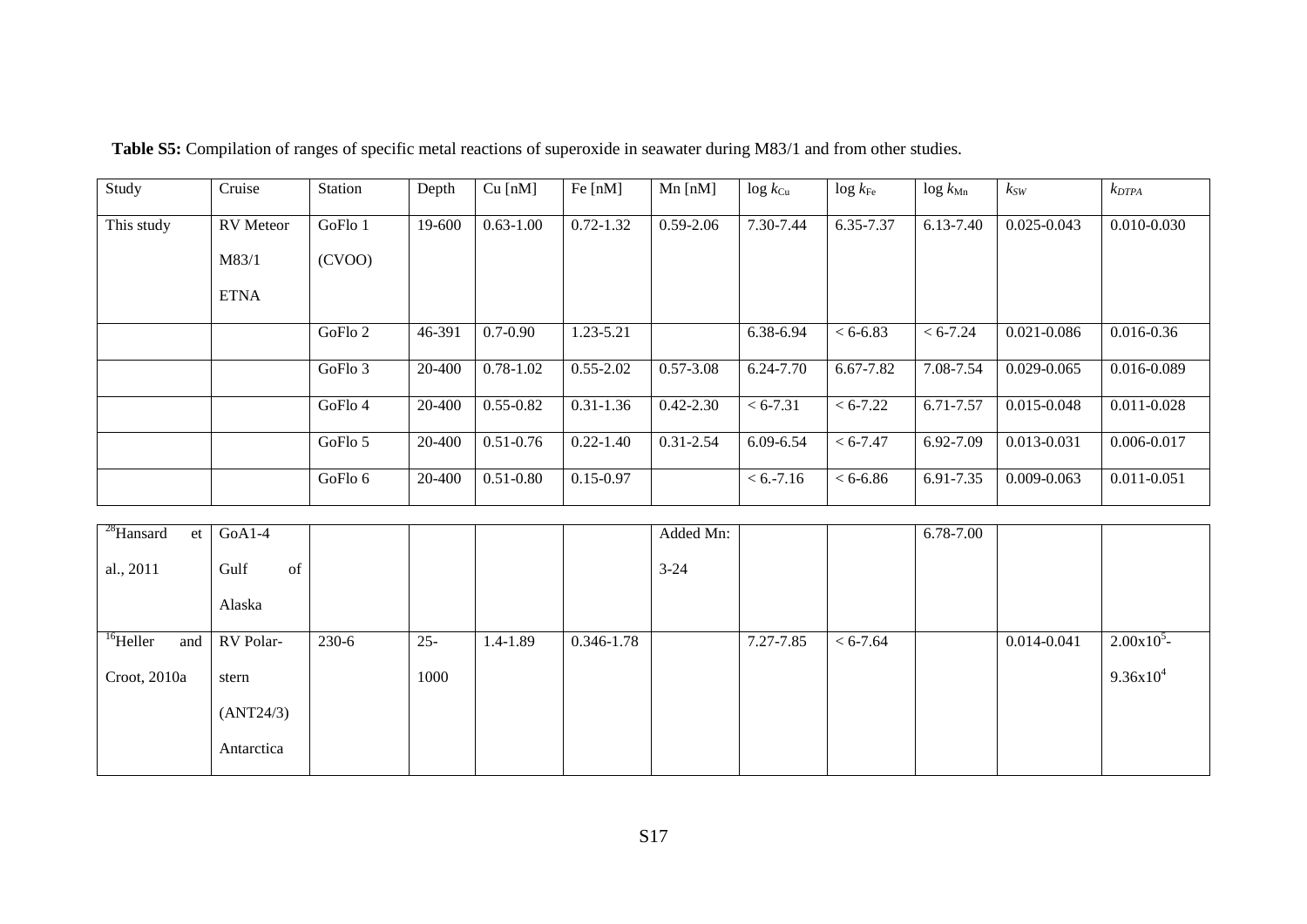|                             |             | 236-5     | $25 -$ | 1.07-1.95     | 0.109-1.91     | $< 6 - 7.79$                | $< 6 - 7.43$ | 0.008-0.037     | $1.77 \times 10^5$ - |
|-----------------------------|-------------|-----------|--------|---------------|----------------|-----------------------------|--------------|-----------------|----------------------|
|                             |             |           | 2800   |               |                |                             |              |                 | $7.21x10^4$          |
|                             |             | 249-3     | $25 -$ | $0.85 - 2.27$ | $0.22 - 0.666$ | $6.4 - 7.9$                 | $< 6 - 7.79$ | $0.009 - 0.021$ | 1.17x10 <sup>5</sup> |
|                             |             |           | 1000   |               |                |                             |              |                 | $4.46x10^{4}$        |
| $^{29}$ Heller<br>and       | RV Islandia | 10 (CVOO) | 10     | 0.78          | 0.6            | 7.5                         | 7.19         | 0.023           | 0.013                |
| Croot, 2010b                | <b>ETNA</b> |           |        |               |                |                             |              |                 |                      |
| $30$ Heller<br>and          | RV Islandia | 8         | 5      | 0.68          | 0.81           | 7.4                         | 6.28         | 0.036           | 0.013                |
| Croot, 2011                 | <b>ETNA</b> |           |        |               |                |                             |              |                 |                      |
|                             |             |           |        |               |                |                             |              |                 |                      |
| <sup>14</sup> Voelker<br>et |             |           |        |               |                | $*$ log $k_{\text{CuL1}}$ : |              |                 |                      |
| al., 2000                   |             |           |        |               |                | $<\t8.00$                   |              |                 |                      |
|                             |             |           |        |               |                | $log$ $k_{\text{CuL2}}$ :   |              |                 |                      |
|                             |             |           |        |               |                | 8.46-8.91                   |              |                 |                      |
|                             |             |           |        |               |                |                             |              |                 |                      |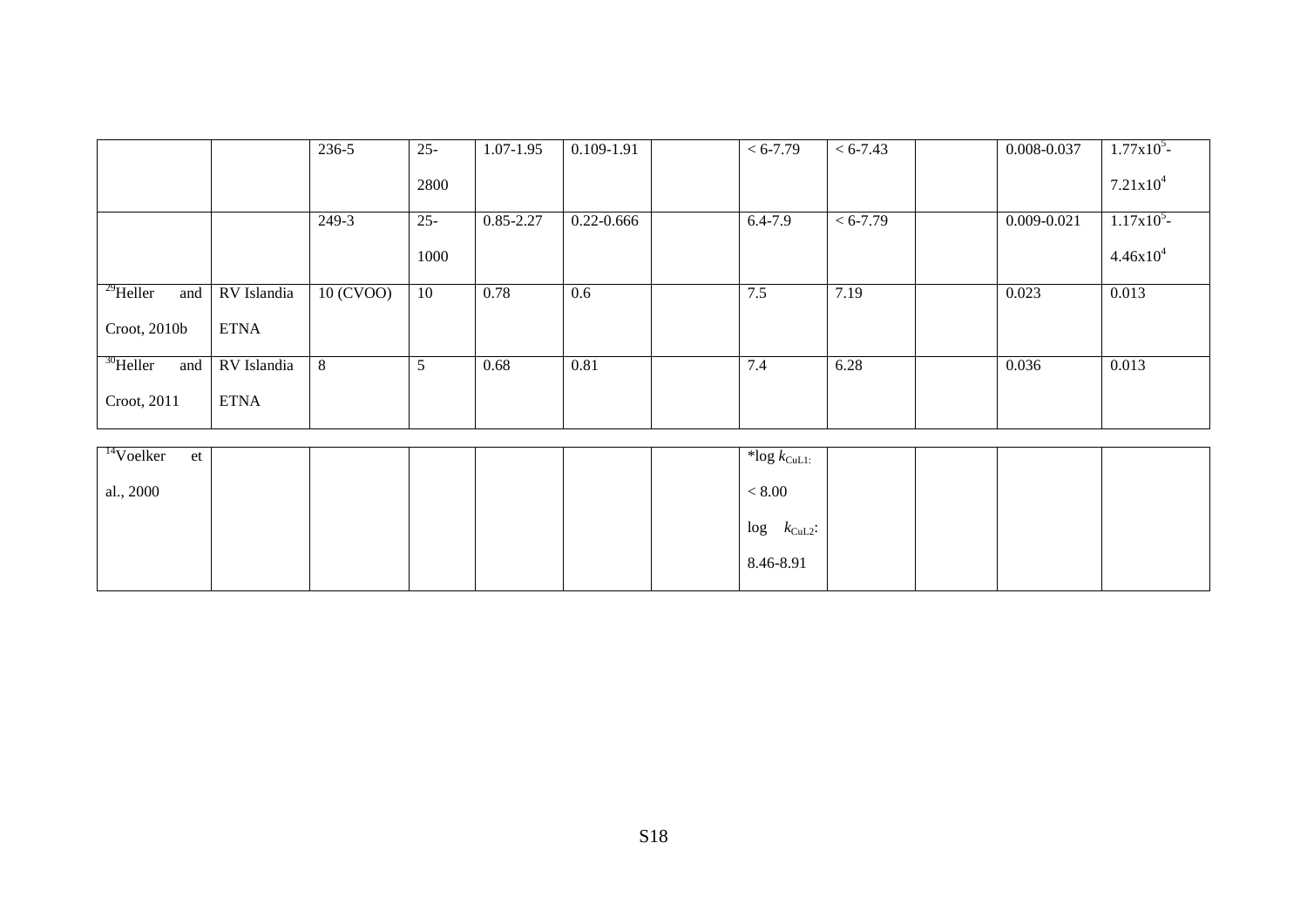**Table S6:** Normalized estimated % for each reaction pathway by multiple linear regression and used in the pie charts.

| <b>Station - Depth</b> | %DTPA                 | %Cu                   | %Fe            | %Mn            |
|------------------------|-----------------------|-----------------------|----------------|----------------|
| $1 - 19m$              | $12 \pm 38$           | $29 \pm 17$           | $19 \pm 20$    | $39 \pm 31$    |
| $1-40~\mathrm{m}$      | $39 \pm 29$           | $\frac{1}{13} \pm 15$ | $\overline{0}$ | $47 \pm 22$    |
| $1 - 140$ m            | $29 \pm 47$           | $43 \pm 23$           | $14 \pm 19$    | $14 \pm 9$     |
| $1 - 200$ m            | $44 \pm 31$           | $36 \pm 12$           | $9 \pm 15$     | $11 \pm 7$     |
| $1 - 600 \,\mathrm{m}$ | $18 \pm 50$           | $40 \pm 28$           | $42 \pm 31$    | $\overline{0}$ |
|                        |                       |                       |                |                |
| $2 - 46$ m             | $20 \pm 51$           | $50 \pm 26$           | $\overline{0}$ | $29 \pm 59$    |
| $2 - 59$ m             | $36 \pm 66$           | $36 \pm 36$           | $\overline{0}$ | $28 \pm 80$    |
| $2 - 80$ m             | $60 \pm 6$            | $9 \pm 2$             | $2 \pm 0$      | $29 \pm 4$     |
| $2 - 96$ m             | $55 \pm 6$            | $8 \pm 3$             | $11\pm0$       | $26 \pm 4$     |
| $2 - 109$ m            | $44 \pm 76$           | $25 \pm 101$          | $\overline{0}$ | $31 \pm 183$   |
| $2 - 200$ m            | No data               | No data               | No data        | No data        |
| $2 - 304$ m            | $\frac{1}{50} \pm 59$ | $29 \pm 28$           | $10\pm0$       | $11 \pm 25$    |
| $2 - 391$ m            | $60 \pm 28$           | $13 \pm 10$           | $\overline{0}$ | $27 \pm 23$    |
|                        |                       |                       |                |                |
| $3 - 20$ m             | $\frac{78 \pm 33}{ }$ | $\overline{0}$        | $\overline{0}$ | $22\pm0$       |
| $3 - 40$ m             | $42 \pm 12$           | $5 \pm 6$             | $11 \pm 10$    | $42 \pm 8$     |
| $3 - 80$ m             | $44 \pm 18$           | $19 \pm 8$            | $\mathbf{0}$   | $37 \pm 6$     |
| $3 - 100$ m            | $41 \pm 52$           | $11 \pm 24$           | $\overline{0}$ | $48 \pm 21$    |
| $3 - 200$ m            | $43 \pm 57$           | $\boldsymbol{0}$      | $\overline{0}$ | $57 \pm 17$    |
| $3 - 300$ m            | $41 \pm 15$           | $17 \pm 7$            | $\mathbf{0}$   | $43 \pm 4$     |
| $3 - 400 m$            | $44 \pm 94$           | $24 \pm 50$           | $\overline{0}$ | $32 \pm 31$    |
|                        |                       |                       |                |                |
| $4 - 20$ m             | $14 \pm 29$           | $\overline{0}$        | $6 \pm 18$     | $80 \pm 23$    |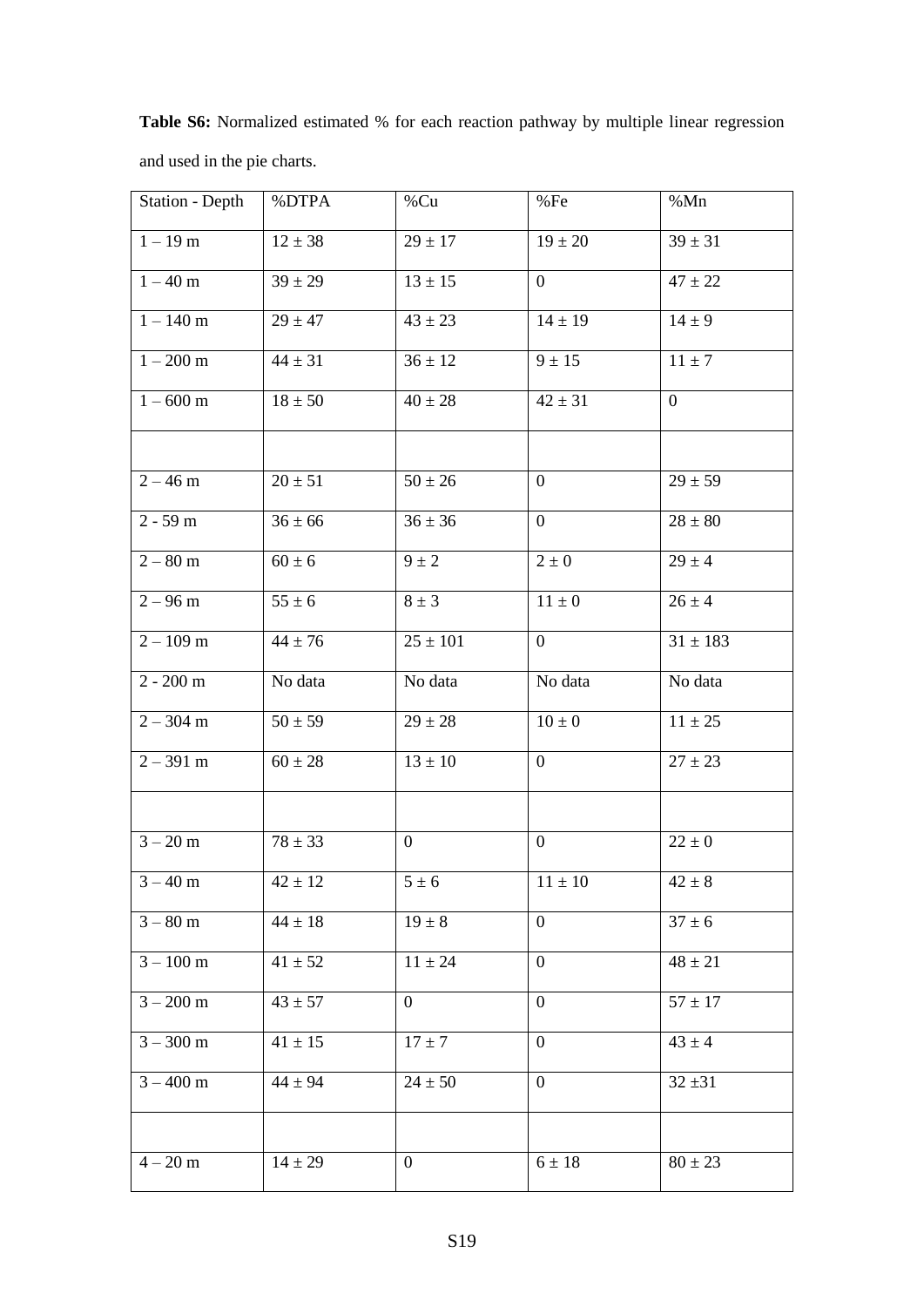| $4 - 40 m$       | No data                | No data        | No data          | No data               |
|------------------|------------------------|----------------|------------------|-----------------------|
| $4 - 60$ m       | $58 \pm 26$            | $\overline{0}$ | $3 \pm 5$        | $39 \pm 15$           |
| $4 - 80$ m       | $63 \pm 29$            | $3 \pm 11$     | $\overline{0}$   | $34 \pm 16$           |
| $4-100\;{\rm m}$ | $34 \pm 43$            | $20 \pm 15$    | $6 \pm 17$       | $40 \pm 21$           |
| $4 - 200$ m      | $69 \pm 35$            | $9 \pm 14$     | $\overline{0}$   | $23 \pm 8$            |
| $4 - 300$ m      | $69 \pm 13$            | $5 \pm 5$      | $5 \pm 7$        | $21 \pm 3$            |
| $4 - 400$ m      | $59 \pm 11$            | $11 \pm 5$     | $8 \pm 7$        | $22 \pm 3$            |
|                  |                        |                |                  |                       |
| $5 - 20$ m       | No data                | No data        | No data          | No data               |
| $5 - 40$ m       | No data                | No data        | No data          | No data               |
| $5 - 60$ m       | $62 \pm 15$            | $8 \pm 5$      | $\overline{0}$   | $30 \pm 8$            |
| $5 - 80$ m       | No data                | No data        | No data          | No data               |
| $5 - 100$ m      | $\frac{1}{57}$ ± 15    | $15 \pm 7$     | $3 \pm 0$        | $\overline{25} \pm 4$ |
| $5 - 200$ m      | $32 \pm 109$           | $\overline{0}$ | $68 \pm 75$      | $\overline{0}$        |
| $5 - 300$ m      | $55 \pm 25$            | $6 \pm 11$     | $14 \pm 19$      | $24 \pm 4$            |
| $5 - 400$ m      | No data                | No data        | No data          | No data               |
|                  |                        |                |                  |                       |
| $6 - 20$ m       | $15 \pm 16$            | $13 \pm 5$     | $5 \pm 4$        | $67 \pm 11$           |
| $6 - 40$ m       | $\overline{31} \pm 28$ | $12\pm10$      | $10 \pm 9$       | $46 \pm 13$           |
| $6 - 60$ m       | $39 \pm 71$            | $17\pm27$      | $\overline{0}$   | $43 \pm 45$           |
| $6 - 80$ m       | $59 \pm 52$            | $14 \pm 19$    | $3 \pm 5$        | $25 \pm 21$           |
| $6 - 100$ m      | $59 \pm 211$           | $\overline{0}$ | $\mathbf{0}$     | $41 \pm 49$           |
| $6 - 200$ m      | $59 \pm 27$            | $16 \pm 13$    | $\boldsymbol{0}$ | $25 \pm 4$            |
| $6 - 300$ m      | No data                | No data        | No data          | No data               |
| $6 - 400$ m      | $48 \pm 90$            | $22 \pm 48$    | $\boldsymbol{0}$ | $30 \pm 13$           |

Notes: 95% CI is listed for all the calculated data.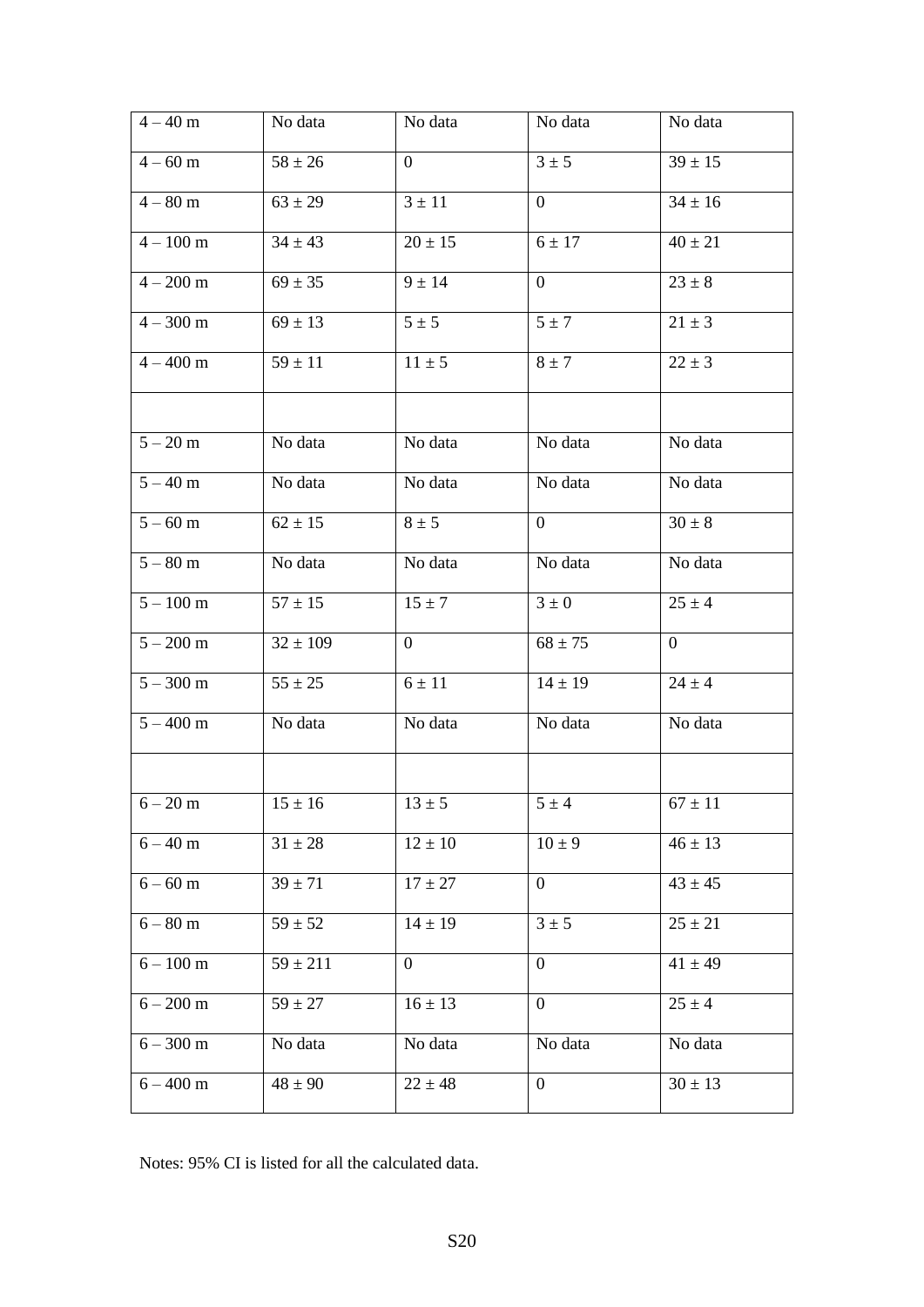

<span id="page-20-0"></span>Figure S1. Schematic of the different decay pathways for  $O_2$  decay in the ocean.  $O_2$  is **biologically and photo produced.**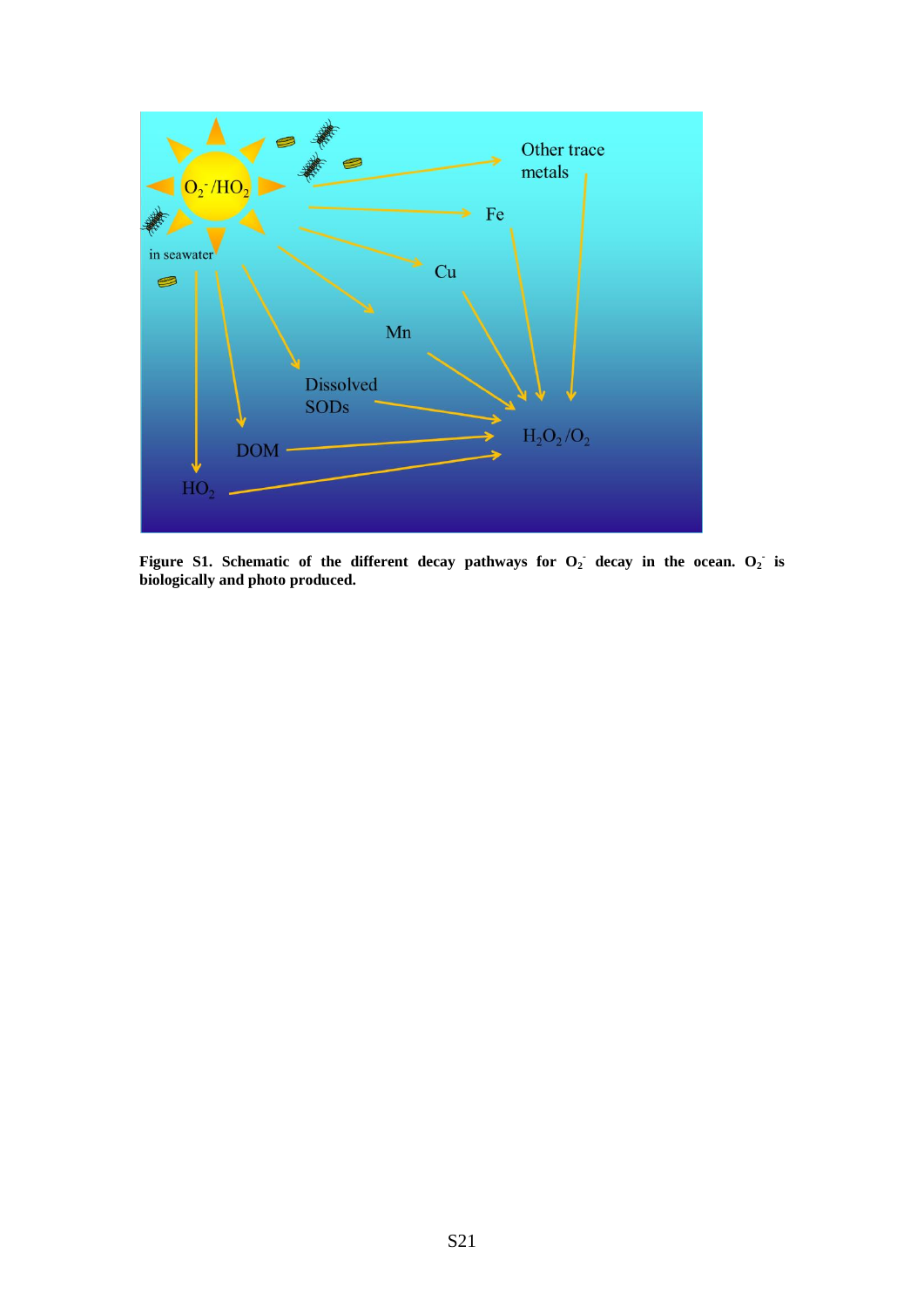

**Figure S2: Map showing the location of the 6 GoFlo sampling stations in this work (M83/1).**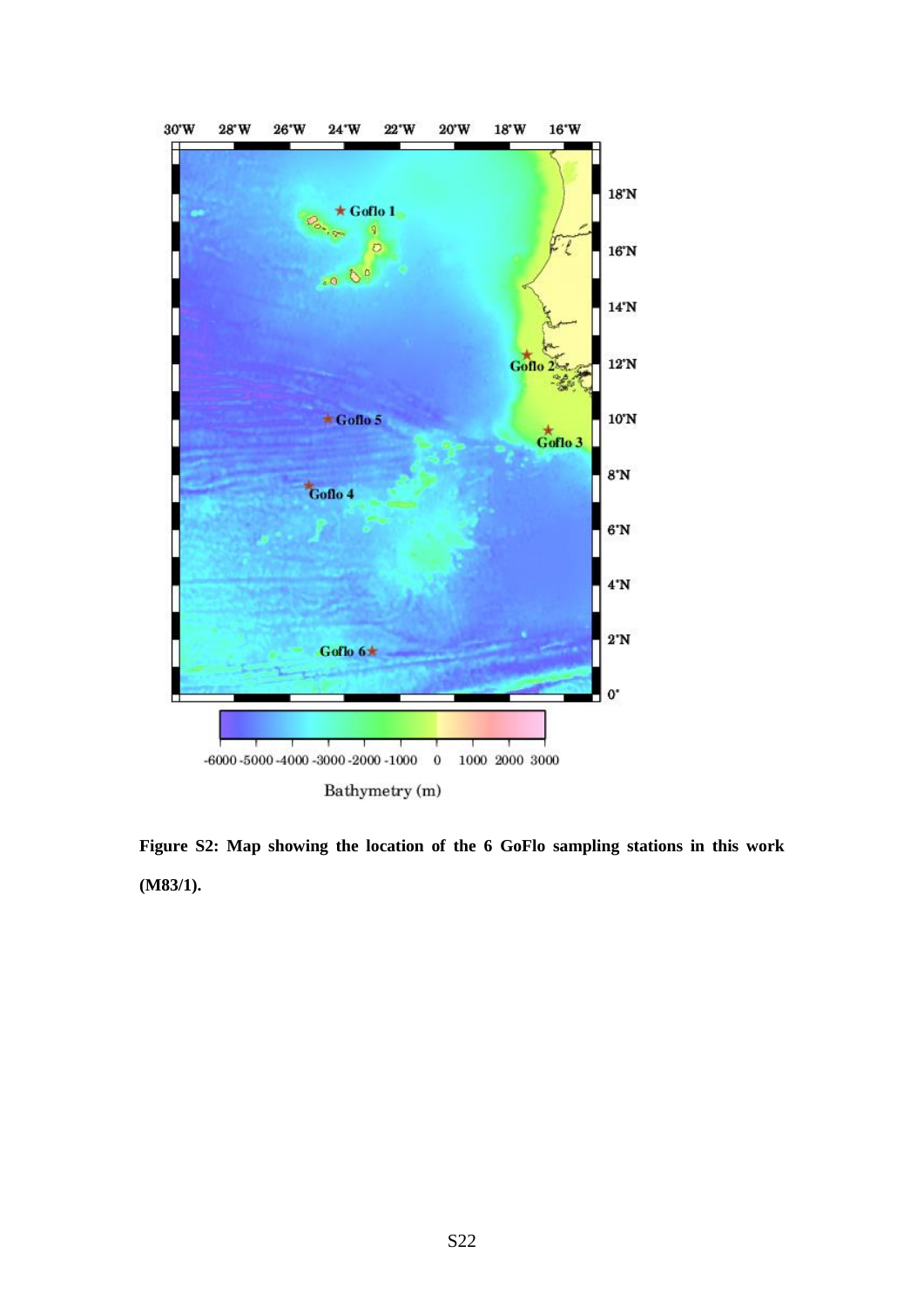

**Figure S3:** In this depth profile of observed loss rate of  $O_2$ ,  $k_{obs}$ , at the GOFLO-Station 2 (on the shelf). The reaction with organic matter,  $k_{org}$ , is assumed to be equal to the measured reaction when DTPA is added,  $k_{\text{DTPA}}$  (beige line).  $k_{\text{SW}}$  is the reaction measured in unamended seawater (blue line). *k*SW-calc is the calculated reaction with seawater (red line). With the help of the pie-charts the contribution from Organic matter, Cu, Fe and Mn on  $k_{sw\text{-cal}}$  is shown as explained for Figure 2 in the manuscript.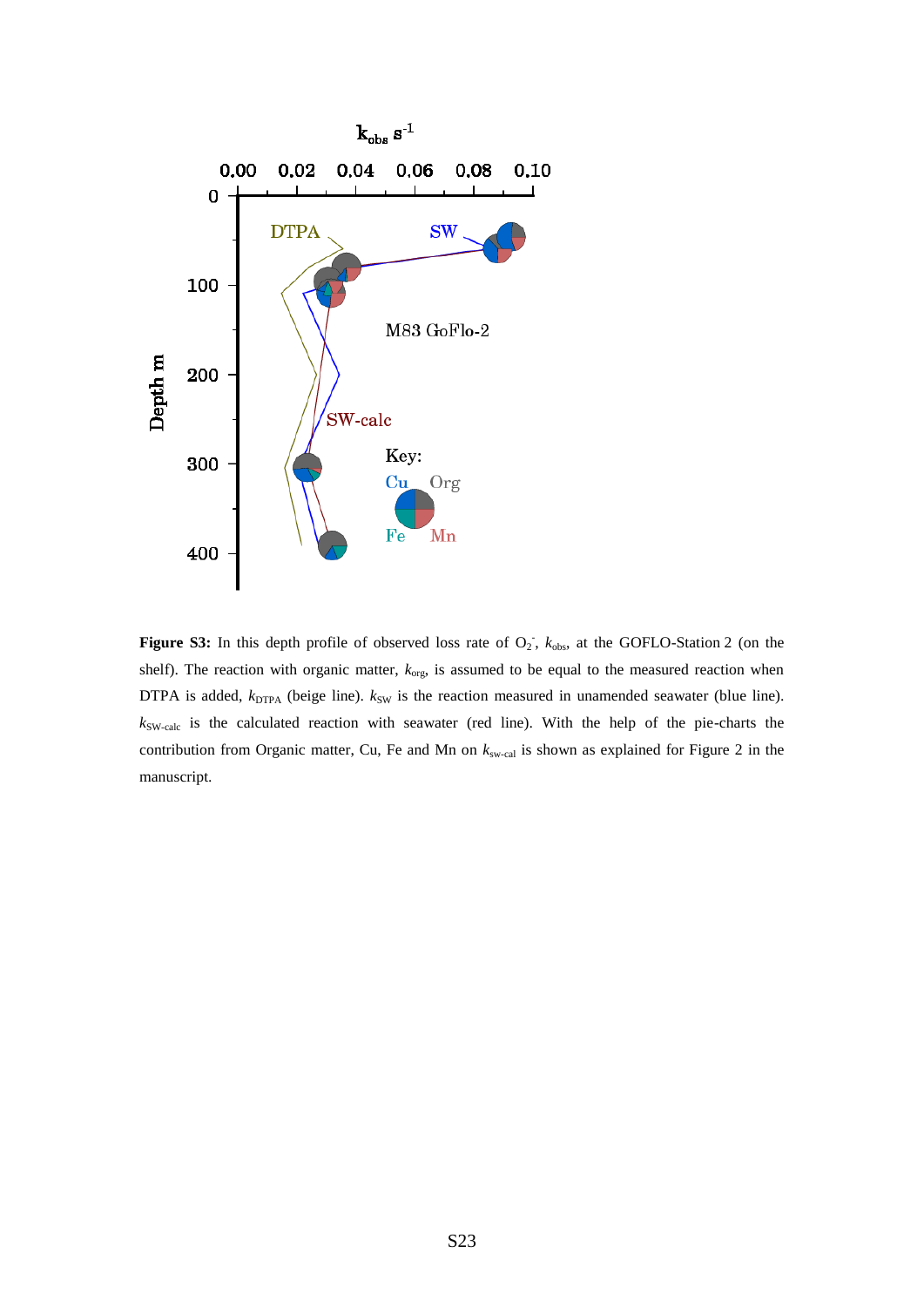

Sampling Methodology: Superoxide Kinetic Reactivity

**Figure S4: Experimental design and description of the sampling protocol employed in this work which was further developed according to our previous work [16](#page-25-0) .**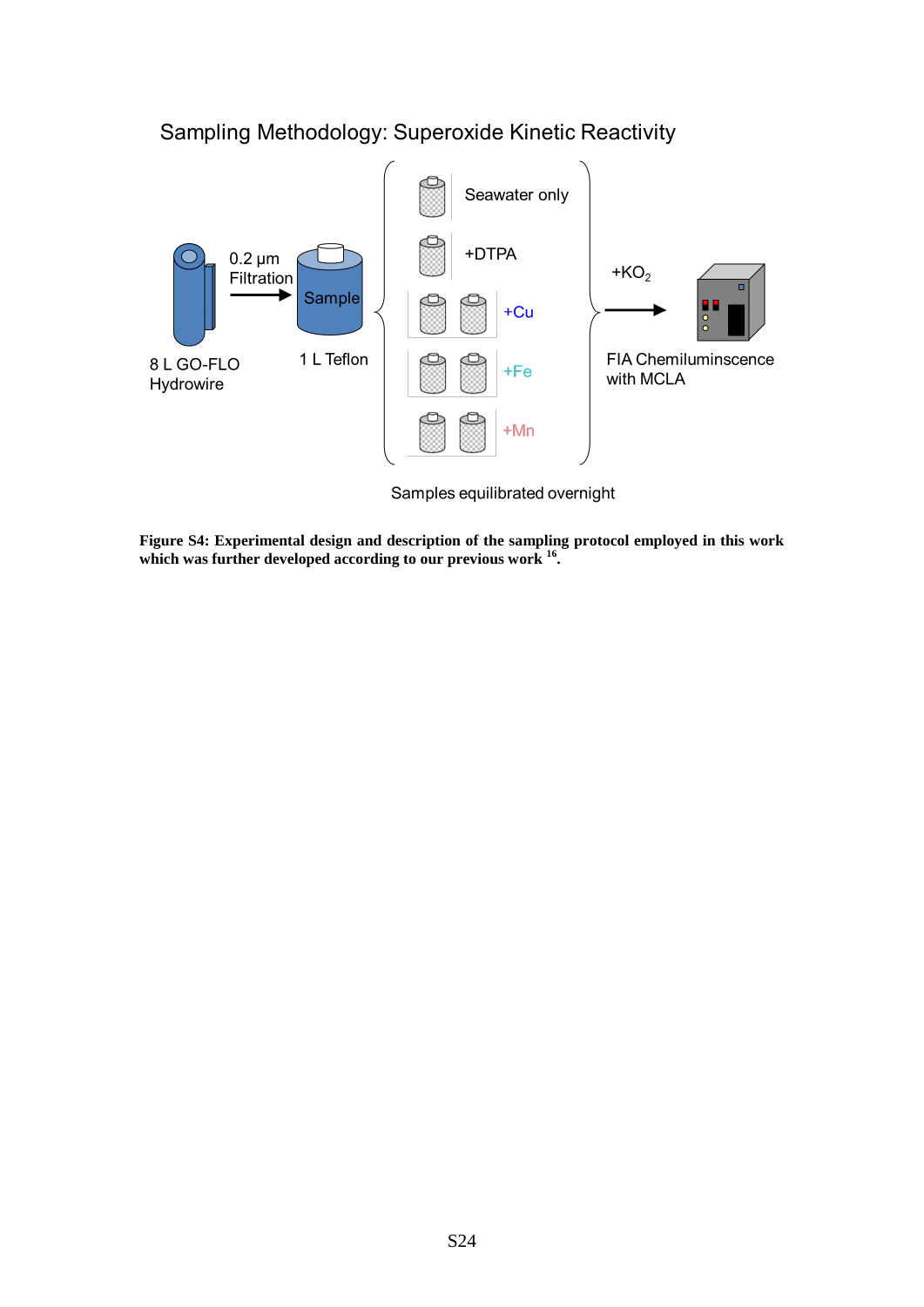### **References:**

<span id="page-24-0"></span>1. Cutter, G. A.; Andersson, P.; Codispoti, L.; Croot, P. L.; Francois, R.; Lohan, M.; Obata, H.; Rutgers van der Loeff, M. Sampling and Sample-handling Protocols for GEOTRACES Cruises.

<http://www.geotraces.org/libraries/documents/Intercalibration/Cookbook.pdf>

- <span id="page-24-1"></span>2. Bruland, K. W.; Franks, R. P.; Knauer, G. A.; Martin, J. H., Sampling and Analytical Methods for the Determination of Copper, Cadmium, Zinc, and Nickel at the Nanogram Per Liter Level in Sea-Water. *Anal Chim Acta* **1979,** *105*, (1), 233-245.
- 3. Danielsson, L.-G.; Magnusson, B.; Westerlund, S., An improved metal extraction procedure for the determination of trace metals in sea water by atomic absorption spectrometry with electrothermal atomization. *Anal Chim Acta* **1978,** *98*, (1), 47-57.
- 4. Grasshoff, K.; Kremling, K.; Ehrhardt, M., *Methods of seawater analysis*. Verlag Chemie: Weinheim, 1983.
- <span id="page-24-2"></span>5. Klinkhammer, G. P., Determination of manganese in sea water by flameless atomic absorption spectrometry after preconcentration with 8-hydroxyquinoline in chloroform. *Anal. Chem.* **1980,** *52*, (1), 117-120.
- <span id="page-24-3"></span>6. Johnson, K. S.; Boyle, E.; Bruland, K.; Coale, K.; Measures, C.; Moffett, J.; Aguilarislas, A.; Barbeau, K.; Berquist, B.; Bowie, A.; Buck, K.; Cai, Y.; Chase, Z.; Cullen, J.; Doi, T.; Elrod, V.; Fitzwater, S.; Gordon, M.; King, A.; Laan, P.; Laglera-Baquer, L.; Landing, W.; Lohan, M.; Mendez, J.; Milne, A.; Obata, H.; Ossiander, L.; Plant, J.; Sarthou, G.; Sedwick, P.; Smith, G. J.; Sohst, B.; Tanner, S.; Berg, S. v. d.; Wu, J., Developing Standards for Dissolved Iron in Seawater. *EOS, Trans. Am. Geophys. Union* **2007,** *88*, (11), 131-132.
- <span id="page-24-13"></span><span id="page-24-4"></span>7. Johnson, K. S.; Boyle, E.; Bruland, K.; Coale, K.; Measures, C.; Moffett, J.; Aguilarislas, A.; Barbeau, K.; Berquist, B.; Bowie, A.; Buck, K.; Cai, Y.; Chase, Z.; Cullen, J.; Doi, T.; Elrod, V.; Fitzwater, S.; Gordon, M.; King, A.; Laan, P.; Laglera-Baquer, L.; Landing, W.; Lohan, M.; Mendez, J.; Milne, A.; Obata, H.; Ossiander, L.; Plant, J.; Sarthou, G.; Sedwick, P.; Smith, G. J.; Sohst, B.; Tanner, S.; Berg, S. v. d.; Wu, J., Developing Standards for Dissolved Iron in Seawater. *EOS, Transactions of the American Geophysical Union* **2007,** *88*, (11), 131-132.
- <span id="page-24-5"></span>8. Bruland, K. W. Consensus Values for the GEOTRACES 2008 and SAFe Reference Samples.<http://es.ucsc.edu/~kbruland/GeotracesSaFe/kwbGeotracesSaFe.html>
- <span id="page-24-6"></span>9. Baxendale, J. H.; Wilson, J. A., The photolysis of hydrogen peroxide at high light intensities. *Trans. Faraday Soc.* **1957,** *53*, 344-356.
- <span id="page-24-7"></span>10. Taylor, R. C.; Cross, P. C., Light Absorption of Aqueous Hydrogen Peroxide Solutions in the Near Ultraviolet Region. *J. Am. Chem. Soc.* **1949,** *71*, (6), 2266-2268.
- <span id="page-24-8"></span>11. Bielski, B. H. J.; Cabelli, D. E.; Arudi, R. L.; Ross, A. B., Reactivity Of  $HO_2/O_2$ <sup>-</sup> Radicals In Aqueous-Solution. *J. Phys. Chem. Ref. Data* **1985,** *14*, (4), 1041-1100.
- <span id="page-24-10"></span>12. Croot, P. L.; Streu, P.; Peeken, I.; Lochte, K.; Baker, A. R., Influence of the ITCZ on H2O<sup>2</sup> in near surface waters in the equatorial Atlantic Ocean. *Geophys. Res. Lett.*  **2004,** *31*, L23S04, doi:10.1029/2004GL020154.
- <span id="page-24-11"></span>13. Heller, M. I.; Croot, P. L., Application of a Superoxide  $(O_2)$  thermal source (SOTS-1) for the determination and calibration of  $O_2$ <sup>-</sup> fluxes in seawater. *Anal Chim Acta* **2010,** *667*, 1-13.
- <span id="page-24-9"></span>14. Voelker, B. M.; Sedlak, D. L.; Zafiriou, O. C., Chemistry of Superoxide Radical in Seawater: Reactions with Organic Cu Complexes. *Environ. Sci. Tech.* **2000,** *34*, 1036-1042.
- <span id="page-24-12"></span>15. Croot, P. L.; Laan, P.; Nishioka, J.; Strass, V.; Cisewski, B.; Boye, M.; Timmermans, K.; Bellerby, R.; Goldson, L.; de Baar, H. J. W., Spatial and Temporal distribution of Fe(II) and H<sub>2</sub>O<sub>2</sub> during EISENEX, an open ocean mesoscale iron enrichment. *Mar. Chem.* **2005,** *95*, 65-88.